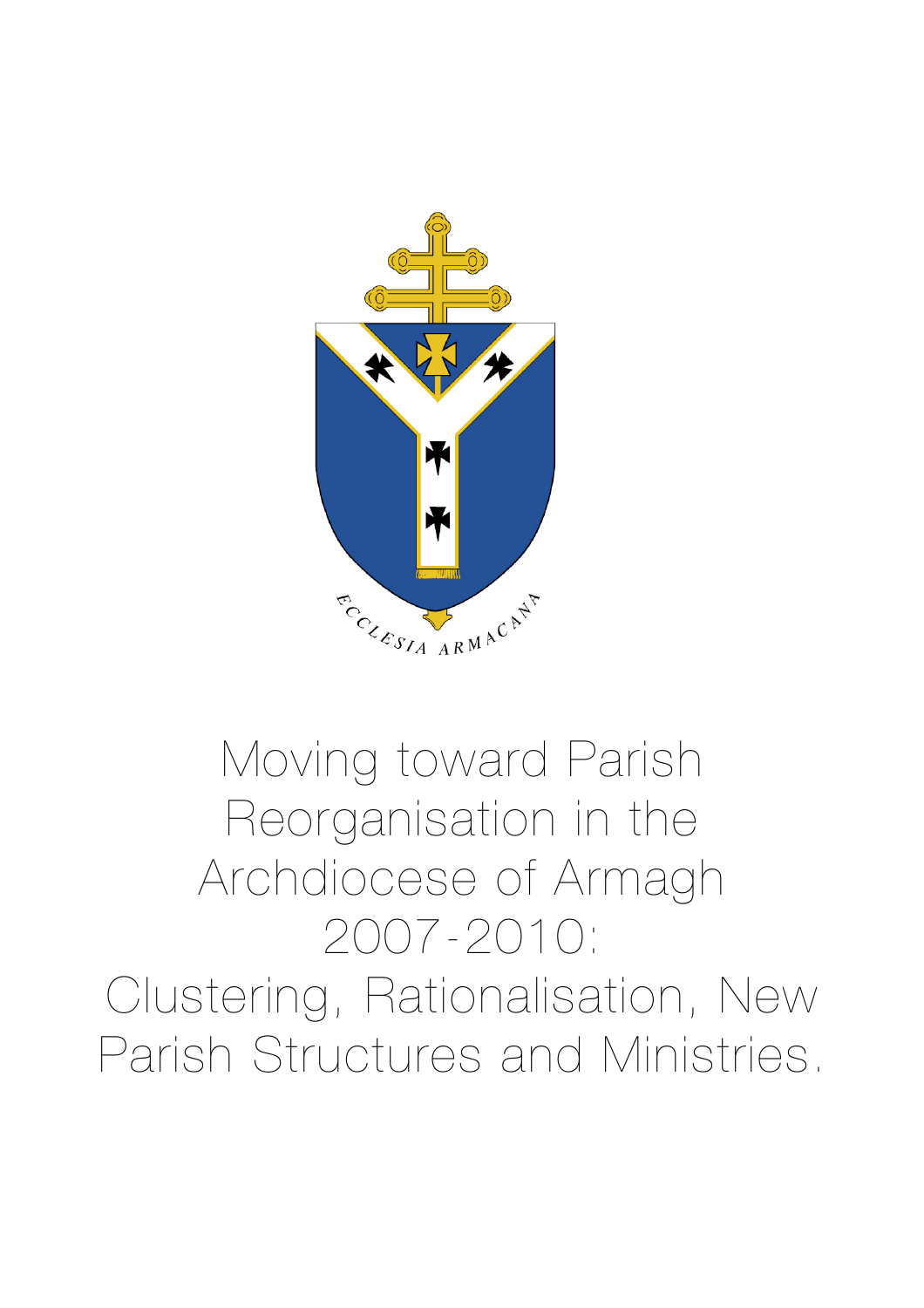# Introduction

This document on parish reorganisation in the Archdiocese of Armagh outlines the background to parish reorganisation, its framework and the practical steps that will be necessary in moving toward clustering, rationalisation, new parish structures and ministries in the diocese. The language is, at times, precise, technical and theological appropriate to policy formation papers.

# **Background**

In Lent 2005 Archbishop Brady encouraged the people of the diocese to take part in a consultation process to discuss the formation of an action plan to address the pastoral needs of the diocese. Regional meetings were held, offering everyone the chance to contribute to this process. Following these regional meetings the findings of the consultation process were collated and summarised and priorities have been identified. Fourteen priorities emerged and nine working groups were formed to address the main areas of need within each priority. The nine working groups are:

- faith formation;
- youth ministry;
- prayer and spirituality;
- meaningful liturgy;
- care for priests;
- developing the role and ministry of women in the Church;
- family ministry and life issues;
- outreach to others ecumenism and interfaith dialogue;
- parish pastoral councils, attending to diocesan and parish structures, leadership and training, diocesan / parish surveys.

This document has been produced by the last of these working groups responsible for Parish Pastoral Councils, Attending to Diocesan and Parish Structures, Leadership and Training, Diocesan / Parish Surveys.<sup>[1](#page-1-0)</sup> One of the first things the working group did was to shorten its name to PALS (taking the first letter of each of the areas of work ).

The first area of work that the PALS team gave a lot of time and energy to has been the formation of parish pastoral councils. As a result of that work there are many new parish pastoral councils in the diocese. Still, there is much to do to ensure that every parish has a thriving pastoral council.

<span id="page-1-0"></span><sup>1</sup> The members of the PALS team are Rev Oliver Brennan, Bishop Gerard Clifford, Ms Anne Gallagher, Mr Liam McCallion, Mrs Sheila McEneaney, Rev Andrew McNally, Rev Michael O'Dwyer, Ms Debra Snoddy.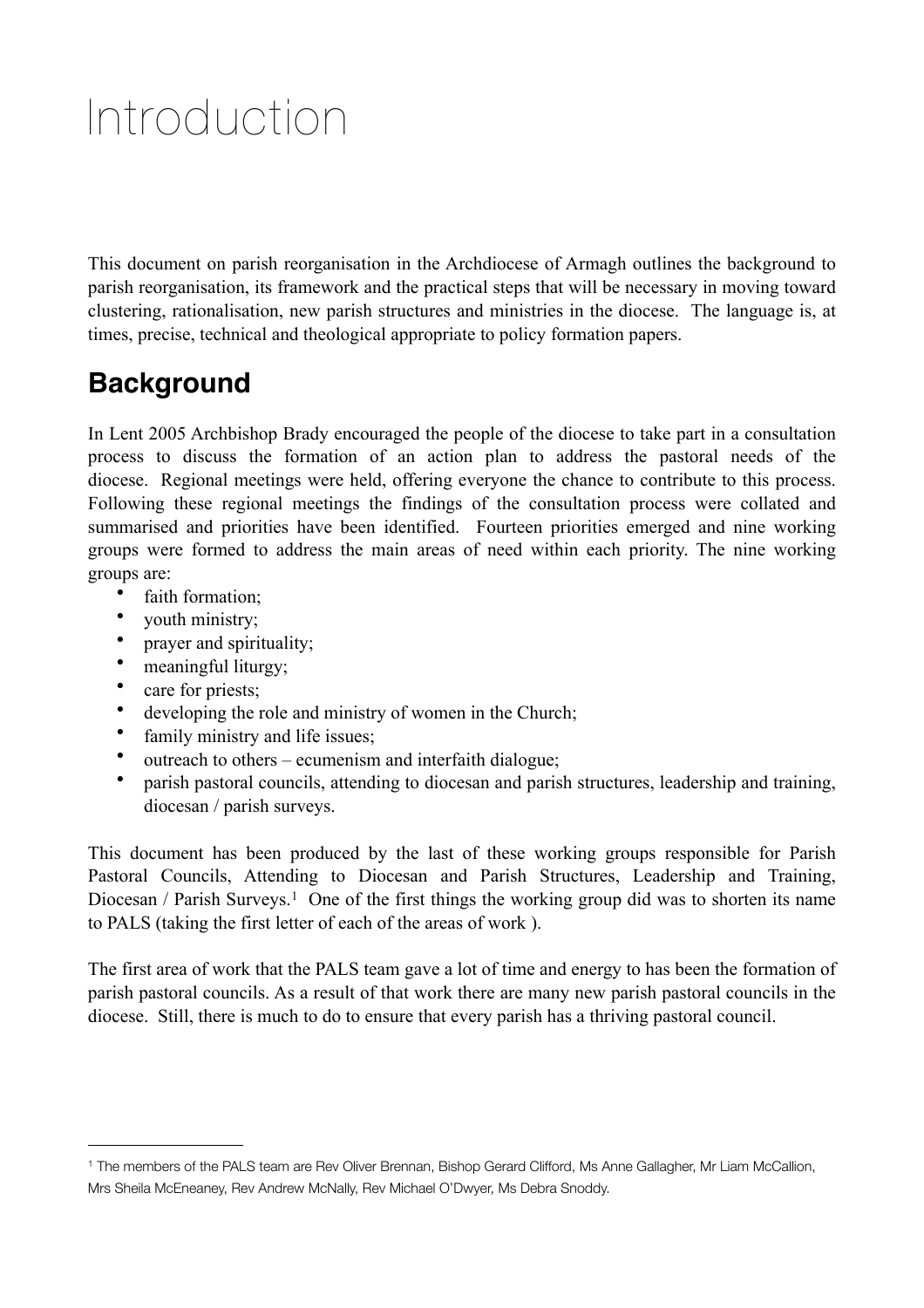More recently the working group has turned its attention to the area named: *attending to parish and diocesan structures*. Within this brief the PALS team has decided to address two areas of concern:

- clustering and rationalisation;
- considering new parish structures and ministries.

Thus the reason for this document. There is much to be done in order to bring about clustering, rationalisation, new parish structures and ministries. It entails parish and diocesan reorganisation and is going to involve the commitment, involvement, energy and good will of many people in the diocese. This discussion document is the first step in that direction. In it we:

- clarify what we mean by clustering, rationalisation, new parish structures and ministries;
- outline the reasons for working toward this new reality;
- consider some of the difficulties and challenges that need to be faced;
- suggest ways of addressing the difficulties and challenges;
- and invite your comments and reactions.

From this a definite course of action can be identified and implemented in order to bring about clustering, rationalisation and new parish structures and ministries – in short, parish and diocesan reorganisation.

# **An Initial Step**

In order to make a beginning the PALS working group, in October 2006, invited an ad hoc group of people from the diocese and beyond with a variety of experiences to participate in a workshop in Dromantine Conference Centre which focused on the question: *What are all the things we need to consider in bringing about clustering and rationalisation and in considering new parish structures and ministries?*

The consensus of those who participated is that we need to promote:

- the why and
- inclusive involvement.

We need to ensure that:

- prayer is a part of the process;
- there is effective education and training and that
- all are engaged.

Also, we need to consider:

- the pivotal role of parish pastoral councils;
	- the priest;<br>• leadership
	- leadership;<br>•  $\frac{1}{2}$  new models
	- new models of parish:
	- the financial implications and
	- the practical implications of clustering.

These eleven areas of consideration will emerge for deeper reflection in the course of the discussion.

One reality that emerged during the workshop was that there was not clarity or consensus on terminology. What does clustering mean? What does rationalisation involve? What kind of new structures are being envisaged? It was agreed that creating clarity on these questions would be a pre-requisite to beginning the process.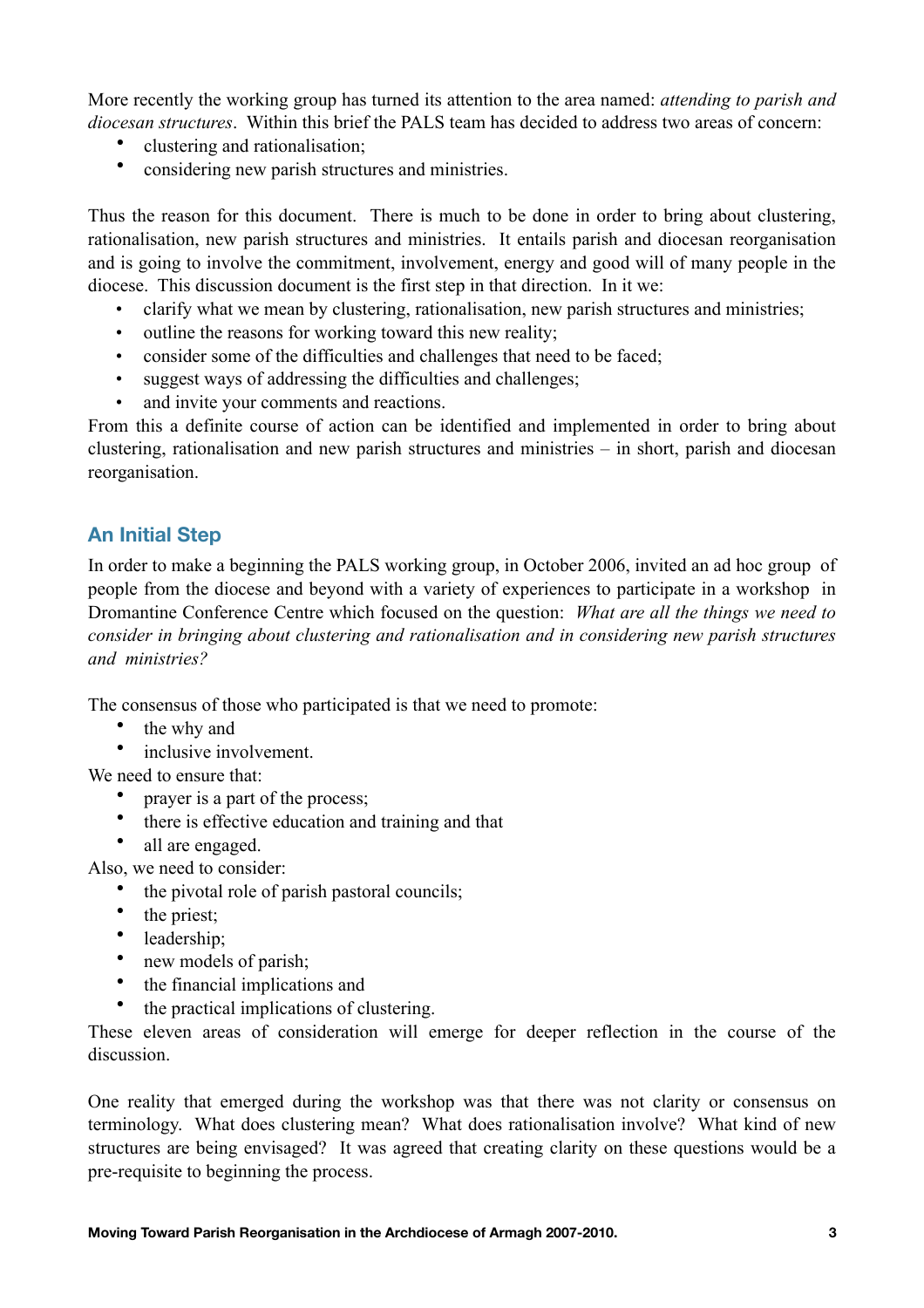# **A Framework for Implementation**

Loughlan Sofield, ST and Carroll Juliano, SHCJ in their book *Collaboration: Uniting Our Gifts in Ministry*<sup>[2](#page-3-0)</sup> speak of the four C's of collaboration: clarification, conviction, commitment, and capacity/capability. They argue that these four are necessary for any group that wants to be truly collaborative in ministry. By extension, it seems plausible that the same four C's can be applied to any diocese that truly wants to bring about clustering, rationalisation, new structures and ministries that truly furthers the mission of Jesus Christ. Let us look at what they say about the four C's of collaboration<sup>3</sup>

The first *C* is *clarification*. Sofield and Juliano tell us that collaboration has come to have as many meanings as there are people who talk about it. This absence of a common understanding is an obstacle to the development of collaborative ministry:

Any group who wishes to become more collaborative must first spend time discussing what the term means to each of the individuals within the group or unit. After the initial sharing, there is need for the group to determine a corporate understanding of collaboration. Failure to arrive at a common understanding of collaboration will result in frustration and inevitable conflict.[4](#page-3-2)

This would be the case with clustering, rationalisation, new parish structures and ministries. In order to ensure that we are working together toward the same end, we need to be clear about what we mean. We need to determine a diocesan understanding of clustering, rationalisation, new parish structures and new parish ministries on which there is a broad consensus.

The second *C* is *conviction*. Sofield and Juliano state, in relation to collaboration, that once a group successfully clarifies its common understanding, the next step is to discover whether its members are convinced of its value. Because collaborative ministry is challenging, commitment to the process will endure to the degree that those involved have a strong internal conviction of its importance and value. Without this conviction, a group will abandon its collaborative efforts as soon as difficulties begin leaking into daily encounters. The authors state:

A direct way to ascertain the level of conviction is to ask the members to identify reasons why they are convinced of the value of collaboration. The inability to generate sufficient reasons for conviction will result in no collaboration. [5](#page-3-3)

So it will be as our diocese embarks on the challenging path perhaps of reducing the number of Masses, forming regional pastoral councils, closing churches and developing lay pastoral leaders. Without the conviction as a diocese that this is the way forward, if we are to further the mission of Jesus Christ, all efforts will be doomed to failure. It will be necessary therefore to address the question: why are we convinced of the need to work toward clustering, rationalisation, new parish structures and ministries?

<span id="page-3-0"></span><sup>2</sup> Loughlan Sofield and Carroll Juliano, *Collaboration: Uniting Our Gifts in Ministry* (Notre Dame: Ave Maria, 2000).

<span id="page-3-1"></span><sup>3</sup> *Collaboration,* 20-29.

<span id="page-3-2"></span><sup>4</sup> *Collaboration,* 20.

<span id="page-3-3"></span><sup>5</sup> *Collaboration,* 23.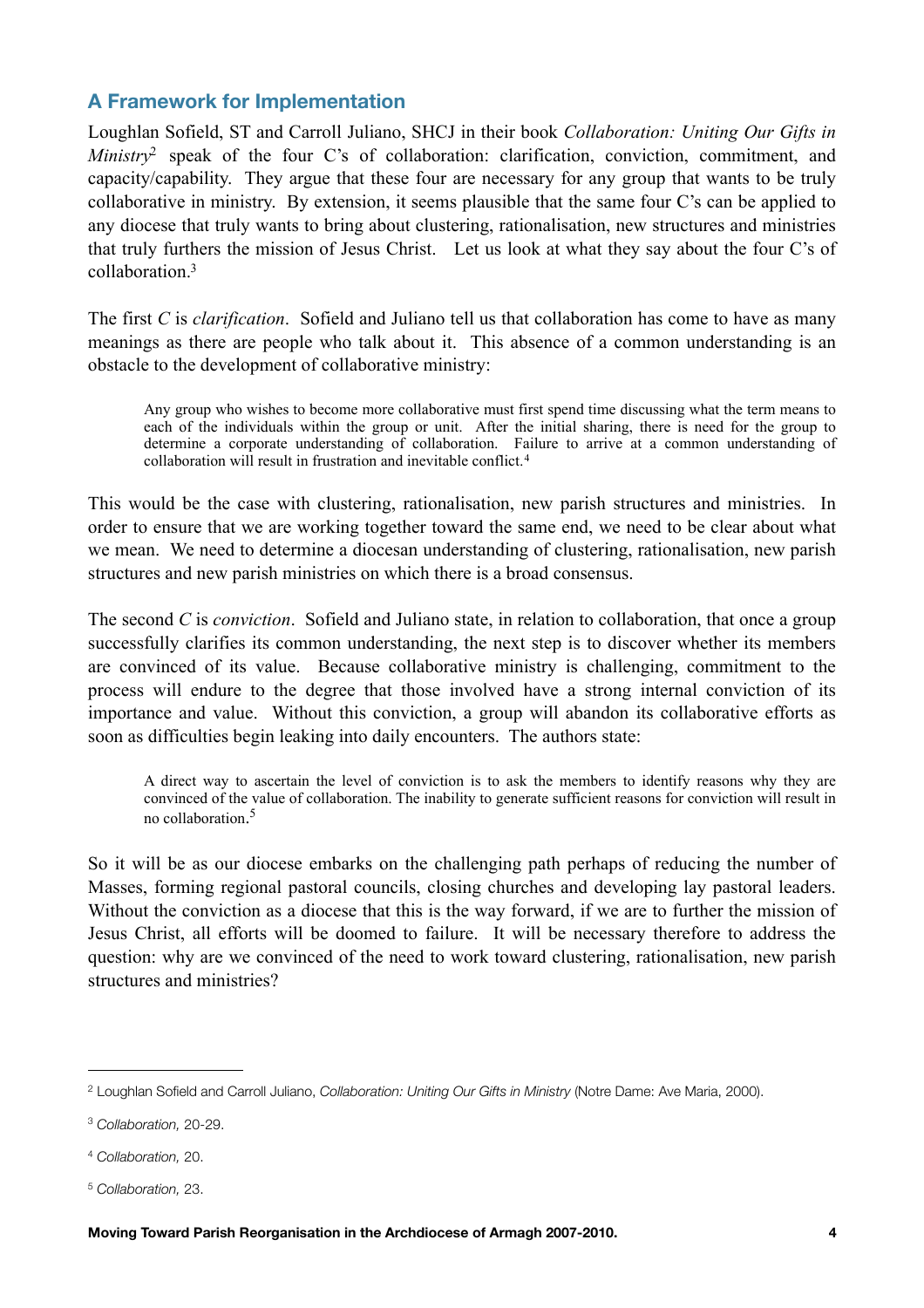The third *C* is *commitment*. With regard to commitment and collaboration Sofield and Juliano say:

No person is unconditionally committed to collaborative ministry. Rather, everyone is ambivalent. Even those who are staunchly convinced of the value of collaborative ministry experience some stirrings of resistance. Resistance is related to the fears and obstacles that confront anyone attempting to collaborate. The primary challenges are to identify, discuss and attempt to resolve those fears and obstacles.<sup>[6](#page-4-0)</sup>

It is interesting to note that while we might have a tendency to identify the obstacles that others might present, the authors are insistent the main obstacles lie within ourselves and they name these as: low self-esteem, arrogance, burnout, hostility, failing to deal with conflict, not dealing with loss or separation and the lack of an integrated sexuality. They add a stern warning:

Identification of fears and obstacles is the first step. Here collaborative efforts can falter because commitment demands change and even radical conversion. Given the fact that most organisms – including individuals, groups and even the church – protect themselves from change, this step in the process is a challenging one.<sup>[7](#page-4-1)</sup>

If we have a resistance to change then it seems reasonable to expect that when our diocese embarks on the change necessitated by clustering, rationalization and the development of new structures and ministries we will encounter obstacles within ourselves and within others impacted by the changes. A necessary part of the process of bringing about a new structure will be to identify these fears and obstacles, discuss them and, where possible, resolve them.

The fourth *C* is *capacity/capability*. Sofield and Juliano point out that clarity, conviction and commitment are not enough to ensure that collaboration occurs. Will and desire is not enough. It demands that those involved possess the capability and capacity to collaborate. They go on to identify four major areas to address in developing capacity and capability:

- skills (including group leadership, conflict resolution and management, confrontation and discernment of gifts);
- spirituality (one's relationship with God which leads a person into loving service of others);
- process (which includes a common gospel-orientated vision, a method for identifying gifts, a structure that assures that the gifts are used for ministry, a clarification of roles and authority, and a system for accountability and collaboration) and
- a developmental readiness for collaboration.

If collaboration does not happen without the development of skills, spirituality, process and readiness it would seem important that, as our diocese moves towards clustering, rationalization and development of new structures, issues of the skills, spirituality, process and readiness need to be addressed and developed.

The insights of Sofield and Juliano on the practical steps for moving toward collaboration offer us a framework for exploring the practical steps that we in the Archdiocese of Armagh need to take in embarking on the path of bringing about clustering, rationalisation and the development of new structures and ministries. In the next section we will explore the four C's of parish reorganisation, mindful of the considerations identified at the initial workshop organised by PALS.

<span id="page-4-0"></span><sup>6</sup> *Collaboration,* 24.

<span id="page-4-1"></span><sup>7</sup> *Collaboration,* 25.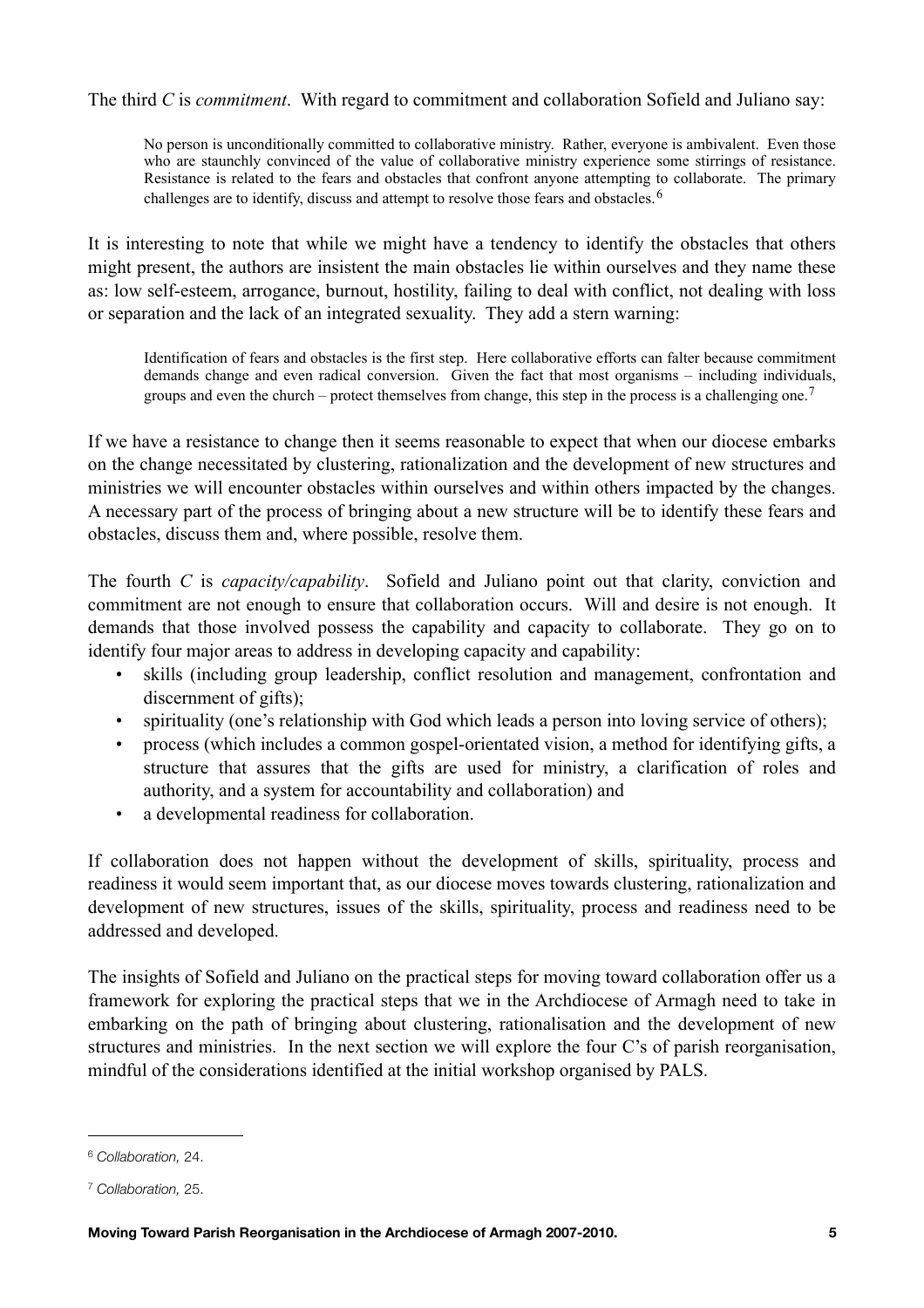The practical steps toward clustering, rationalisation, new parish structures and ministries.

# **1. Clarity**

# **For initial consideration:**

When you hear the terms clustering, rationalisation, new parish structures and ministries what images for each come to mind?

Broadly speaking, how do you understand these terms?

# **Defining terms**

In proposing some definitions for your consideration the members of the PALS working group of the diocesan pastoral plan have looked at definitions that have been created by others and have reflected together on the meaning of the terms.

#### **Clustering**

The dictionary definition is as follows:

#### **Noun = cluster** (*plural:* [clusters](http://en.wiktionary.org/wiki/clusters))

Small group or bunch of something

- *Astronomy* A group of galaxies or stars that appear near each other
- *Music* A chord of three or more notes<br>• *Phonotics Groun of consonants*
- *Phonetics* Group of [consonants](http://en.wiktionary.org/wiki/consonant)
- *Computing* A group of computers that work together<br>• *Military* Set of bombs or mines
- *Military* Set of bombs or mines
- *Statistics* A significant *subset* within a population
- •

#### **Verb form = clustering** [present participle](http://en.wiktionary.org/wiki/present_participle) of the verb *to [cluster](http://en.wiktionary.org/wiki/cluster)*

- The *action* of the verb *to cluster*
- A [grouping](http://en.wiktionary.org/wiki/grouping) of a number of similar things
- (*Demographics*) the grouping of a [population](http://en.wiktionary.org/wiki/population) based on [ethnicity,](http://en.wiktionary.org/wiki/ethnicity) [economics](http://en.wiktionary.org/wiki/economics) or [religion](http://en.wiktionary.org/wiki/religion)

The clustering of parishes in the dioceses of the United States has been an ongoing reality over the last few decades with the result that they have articulated their understanding of the term *clustered*  parishes. *The 2003 U.S. National Study of Parish Reorganization* states: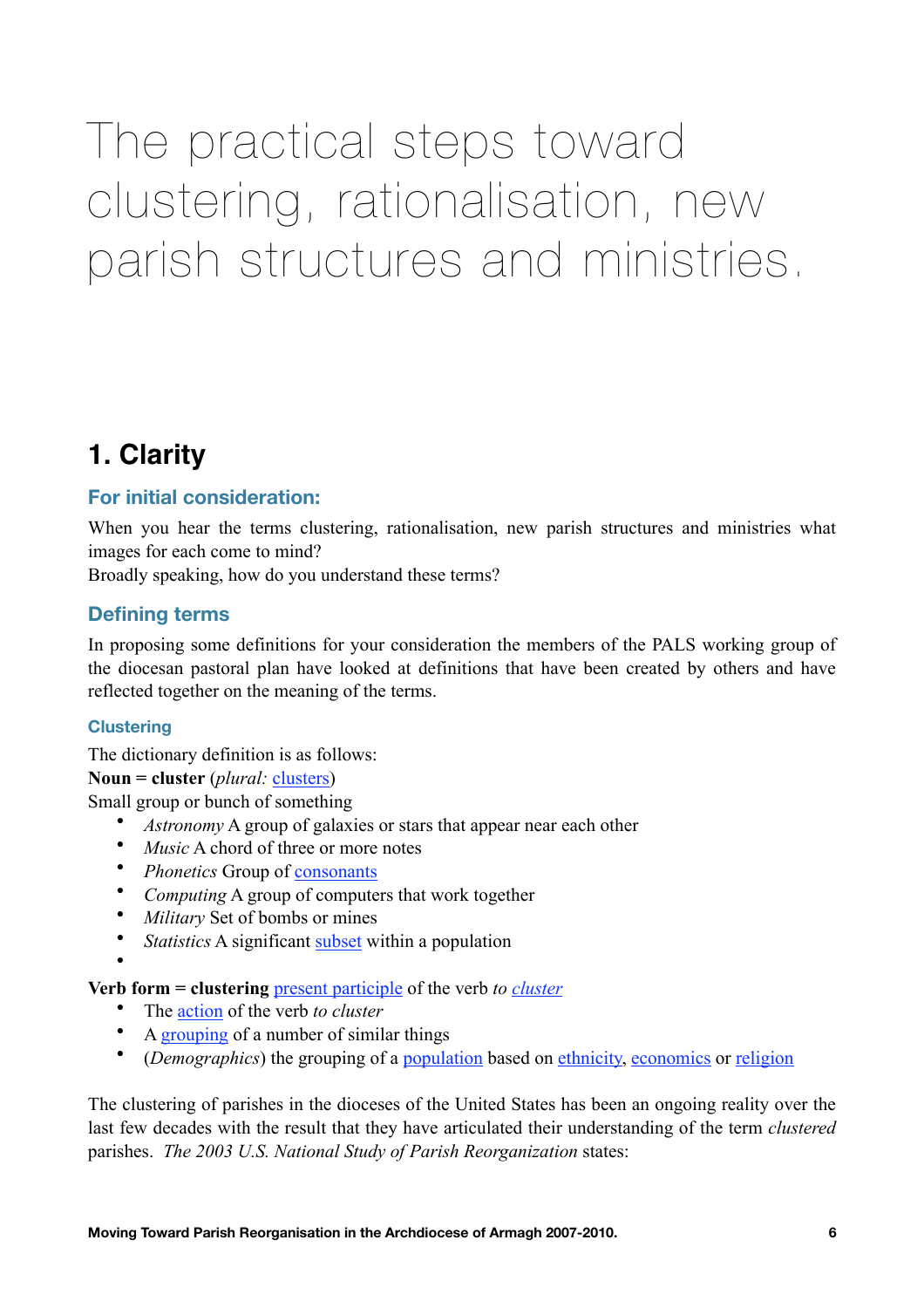"Linked" or "clustered" parishes are those that are organizationally connected by the diocese for purposes of staffing and/or ministry. The most common types of this arrangement include: sharing a pastor, sharing staff, joint ministry programs, and joint planning efforts.<sup>[8](#page-6-0)</sup>

The archdiocese of Detroit offers the following definition of a clustered parish:

A Clustered Parish has a priest as its pastor, however the priest may live at another location and be pastor of more than one community. The communities each have a parish pastoral council, and may or may not have geographical boundaries. (See Canons 516, 517, 518, 536,  $905$ <sup>9</sup>)<sup>9</sup>

The diocese of Louisville says:

A cluster involves two or more parishes that remain separate entities but share one leader. The leader can be a priest or a pastoral administrator.<sup>[10](#page-6-2)</sup>

Speaking in 1995 Cardinal Cahal Daly said with regard to clustering:

I believe that "clusters" of parishes should be formed (perhaps corresponding to existing Senate Area Groups or some modification of these) within which priests would agree:

- to exchange Masses and "pulpits" from time to time, so as to provide people with a variety of voices and styles;
- to arrange to "supply" for one another for vacations, retreats, renewal courses, or other absences;
- to plan common pastoral programmes, youth programmes, family pastoral programmes, etc., within the parishes of the "cluster".[11](#page-6-3)

Reflecting together the members of the working group identified the following aspects of clustering:

- people working together to bring about the most efficient way of making Jesus a living presence in the lives of the greatest number of people;
- an 'organic' grouping of parishes committed to living the Gospel message;
- the coming together of parishes that naturally go together to carry out parts of their mission that could not be done on a parish only basis or which would be better done by the cluster together;
- parishes working together, sharing resources and personnel, lay and ordained;
- groups of clergy meeting together for mutual support and for the good of their individual parishes in sharing resources etc.;
- putting clergy in place who will work together;
- groups of parishes interacting in the day to day activities of parish life;
- lay people involved in decision making, administration and ministry for the good of all;
- programmes of education and training provided to clustered parishes.

<span id="page-6-0"></span><sup>8</sup> Conference for Pastoral Planning and Council Development, *2003 National Study of Parish Reorganization*, (Dubuque: Loras College), 19. Quotations form this study retain the American spelling.

<span id="page-6-1"></span><sup>9</sup> See the Detroit diocesan website: [http://www.aodonline.org/AODOnline/Parish+Information+6911/Parish+Clustering](http://www.aodonline.org/AODOnline/Parish+Information+6911/Parish+Clustering+14276/Parish+Clustering+-+Guidelines1.htm/) [+14276/Parish+Clustering+-+Guidelines1.htm/](http://www.aodonline.org/AODOnline/Parish+Information+6911/Parish+Clustering+14276/Parish+Clustering+-+Guidelines1.htm/).

<span id="page-6-2"></span><sup>10</sup> See the Louisville diocesan website:<http://www.archlou.org/parishplanning/>.

<span id="page-6-3"></span><sup>11</sup> Cardinal Cahal Daly, *Letter on the deployment of priests*, September 19, 1995.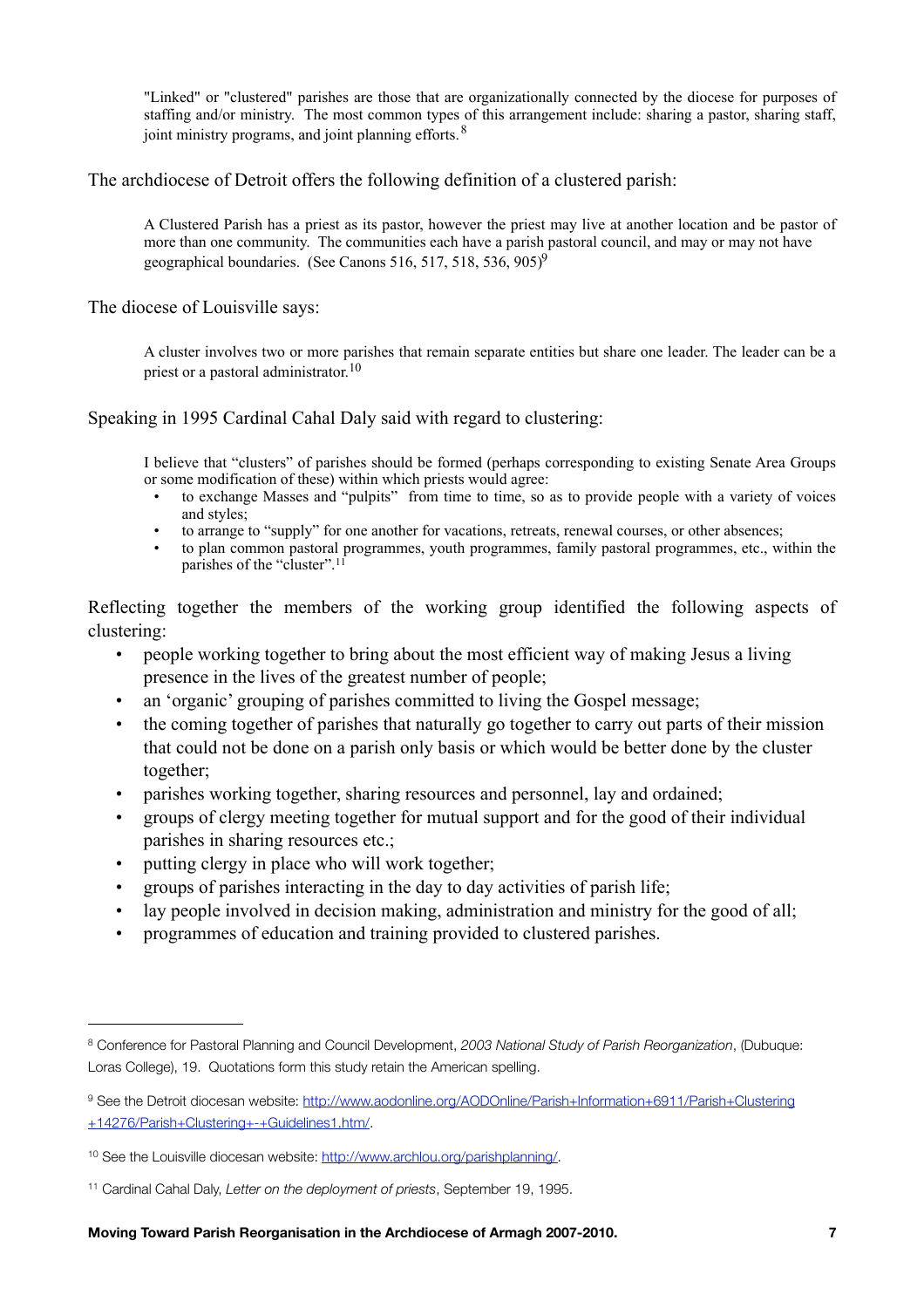From this we propose the following:

**When we speak of clustering in the context of the Armagh diocesan pastoral plan we mean the bringing together of two or more parishes which remain separate entities for the purpose of:**

- **sharing personnel, resources, training and formation;**
- **offering support to the priests, lay leaders and pastoral councils of each parish;**
- **creating opportunities for the laity and priests together to investigate, ponder and make decisions about pastoral matters that are more suitably addressed by the group of clustered parishes together;**

**in such a way that priests are supported and lay people are empowered in furthering the mission of Christ in the locality and in the world.**

#### **Rationalisation**

The dictionary definition is as follows:

#### **English Noun = rationalisation**

The process, or result of [rationalising](http://en.wiktionary.org/wiki/rationalizing)

- A [statement](http://en.wiktionary.org/wiki/statement) of one's [motives,](http://en.wiktionary.org/wiki/motive) or of the [causes](http://en.wiktionary.org/wiki/cause) of some event
- A [reorganisation](http://en.wiktionary.org/wiki/reorganization) of a [company](http://en.wiktionary.org/wiki/company) or [organisation](http://en.wiktionary.org/wiki/organization) in order to [improve](http://en.wiktionary.org/wiki/improve) its [efficiency](http://en.wiktionary.org/wiki/efficiency)
- (*Psychiatry*) the [concealment](http://en.wiktionary.org/wiki/concealment) of true [motivation](http://en.wiktionary.org/wiki/motivation) in some non-threatening way
- *(Mathematics)* the [simplification](http://en.wiktionary.org/wiki/simplification) of an [expression](http://en.wiktionary.org/wiki/expression) without changing its [value](http://en.wiktionary.org/wiki/value)

#### Cardinal Cahal Daly spoke of rationalisation in 1995 saying:

Attention was called by the Senate Working Party on deployment of priests, and also during the recent Clergy Conferences, to some points related to the use of manpower. Among these are the following:

- the need to review the number of weekend Masses required in each parish;
- the need to scrutinise very carefully the wisdom of expending large sums of money on refurbishment of smaller churches, in view of the probable increasing difficulty of supplying Masses in these churches in the future;
- the possibility of realignment of parish boundaries in certain cases, and perhaps even the remoter possibility of merging smaller parishes together, if in particular cases this seemed feasible or useful;
- the possibility of "sharing" a curate over two parishes, or of extending an existing practice of combining a curacy with some non-parish diocesan ministry. [12](#page-7-0)

In 1997 Archbishop Brady set the first Sunday of Advent for the following proposals to be implemented. He wrote:

- The times of Masses in each parish should be reviewed so that Mass is celebrated at times best suited to the present pattern of Sunday Mass attendance.
- Where it is feasible there should be an interval of not less than ninety minutes between scheduled Masses in any one church.
- When the number of priests is reduced in a parish, the number of Masses should also be reduced. Ideally each priest should not have more than two scheduled Sunday Masses per weekend.
- The possibility of one priest covering for another priest, whether in his own or a neighbouring parish, in times of illness or absence, should be considered when determining the times of Masses.
- In rural parishes a weekday morning Mass may be dropped in favour of a wedding or funeral Mass.<sup>[13](#page-7-1)</sup>

Issues surrounding rationalisation have also been raised in other Irish dioceses. In 2006, Bishop Jones of the diocese of Elphin invited all parishes to revise their Mass schedule in view of the steep

<span id="page-7-0"></span><sup>12</sup> Cardinal Cahal Daly, *Letter on the deployment of priests*, September 19, 1995.

<span id="page-7-1"></span><sup>13</sup> Archbishop Sean Brady, *Mass in an age of decline of vocations: a letter from Archbishop Sean Brady to the people of the Archdiocese of Armagh*, 30 November 1997.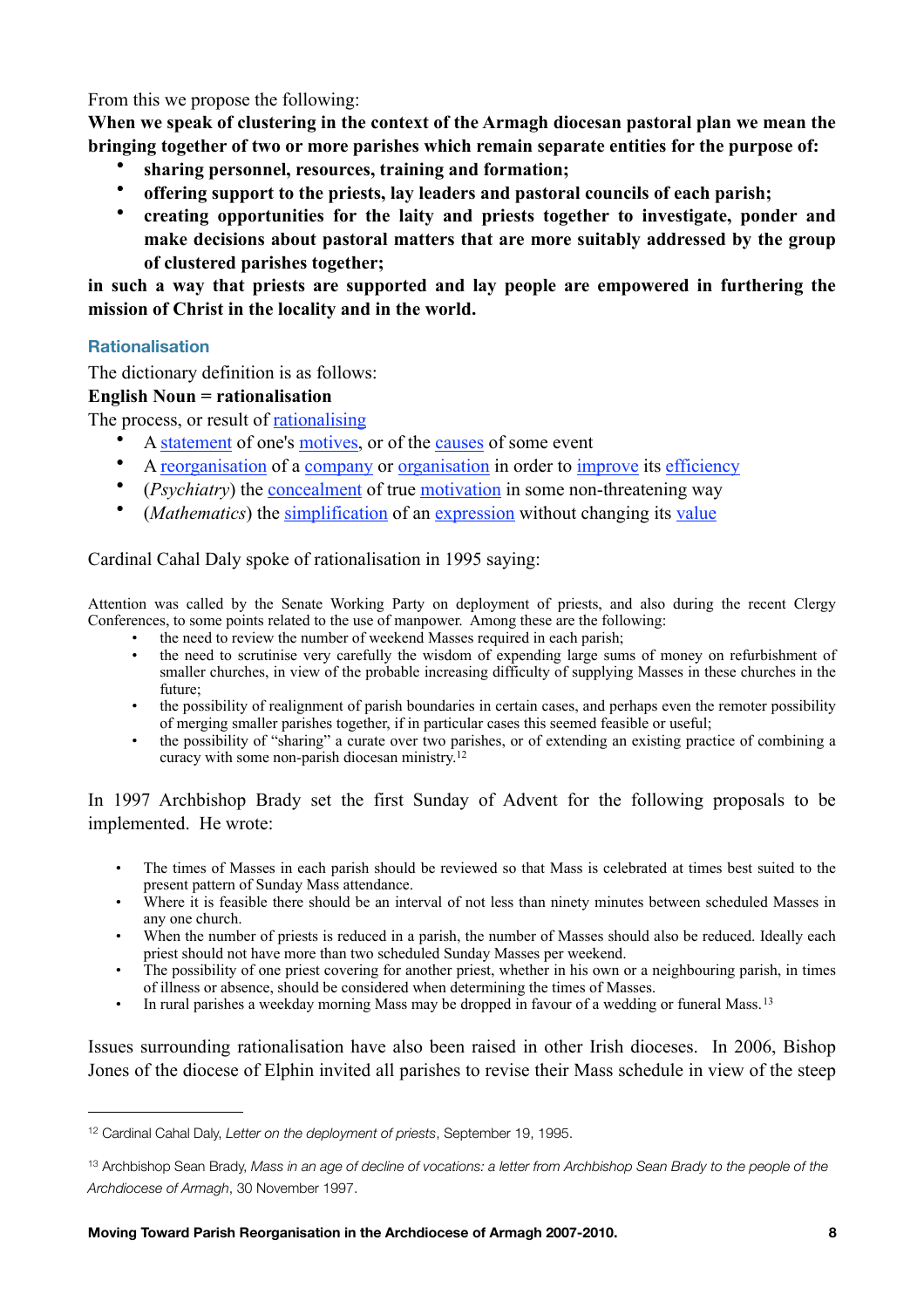decline in the number of priests. He was concerned about the quality of the celebration of the Eucharist. He listed a number of guiding principles to assist in the revision that had been drawn up with the assistance of the Diocesan Pastoral Council and Diocesan Priests Council.<sup>14</sup> They were:

- that Mass times will be arranged so that it will be possible for priests in neighbouring parishes to preside at these Masses when the priest resident in the community is on holidays or ill or has to be away for any reason;
- that parishes with more than one priest will be able to meet their commitments when one priest is away;
- that no priest is celebrating two vigil Masses as his normal commitment;
- that no priest is celebrating three Sunday Masses as his normal commitment;
- that no priest is celebrating two weekday Masses as his normal commitment;
- that the starting times of Sunday Masses in every parish be at least one and a half hours apart;
- that during Holy Week a priest would only celebrate one liturgy per day.

Bishop Donal Murray of Limerick, also writing in 2006, said the declining number of priests means the diocese is faced with a number of decisions, some of them painful.[15](#page-8-1) He raises the following for consideration:

- Each parish wishes to retain at least one resident priest. At the same time, however, parishes vary from less than a thousand parishioners to almost ten thousand. It is clear that we need to ask ourselves questions about how a reduced number of priests should be deployed.
- How can we ensure that, when parishes find that they have fewer priests than they have been used to, or perhaps no resident priest, that they have prepared themselves realistically and confidently for the new situation?
- Would it not be unwise and unrealistic to make it an absolute priority to maintain at least one priest in each parish, without considering the size of the parish, irrespective of the state of health of the priest, taking no account of special pastoral demands such as hospitals and schools and nursing homes?
- In the case of special demands, for instance chaplaincies to schools and prisons and hospitals, or work with youth or with pastoral renewal and education programmes in the diocese, are some of these so important that we should try to ensure that there are priests available for them even at the expense of parish ministry?
- If we decline below the level even of one priest per parish, what then?
- From the point of view of the diocese there is a question about deploying a more limited number of priests. From the point of view of the priest the question is about deploying his own limited resources in the face of rising demands.
- There is the challenge of finding time for prayer and reflection and renewal; there is the need to prioritise and select among all the calls upon him.
- There is a need to ensure that priests can get away from the parish for holidays and for a day off.
- There is the need to ensure that those who offer pastoral care are not left without the support and understanding of those they serve and of one another.
- I believe that there is often not sufficient awareness of the stresses under which priests increasingly labour because of rising age, declining numbers and a culture less supportive of their ministry. Priests are often taken aback to be told "This is your busy time" at periods of the year when there are a number of big celebrations but the burdens of parish life are actually lighter than at other times. One can still sometimes hear people wonder what priests do during the week. Such remarks can, quite unintentionally, be very morale-draining for someone who is feeling exhausted and overwhelmed. One of the benefits of greater involvement of lay people in the life of their parishes will, I hope, be a greater understanding of the load that priests carry. We cannot be content to look towards a scenario in which aging priests are asked to accept ever greater and more impossible burdens. However we prepare for the future, the answer will not lie in increasing the workload of priests.
- We must ask ourselves what the shape of the diocese should be if we are to have a living, faith-filled community in the future. What kind of clustering and cooperation and rationalisation do we need to undertake? We also need to ask ourselves whether others can do many of the things that were done by priests in the past and whether new needs may require new provisions. This presents a clear challenge to the Parish Pastoral Council in the future.

In coming to an understanding of rationalisation the members of the PALS working group spoke of: • the declining number of priests and the impact of that on priests' workload and health;

<span id="page-8-0"></span><sup>14</sup> See<http://www.elphindiocese.ie>/ - quoted in the communications/press release section.

<span id="page-8-1"></span><sup>15</sup> Bishop Donal Murray, [http://www.limerickdiocese.org/publications/pastorals/index.htm/.](http://www.limerickdiocese.org/publications/pastorals/index.htm/)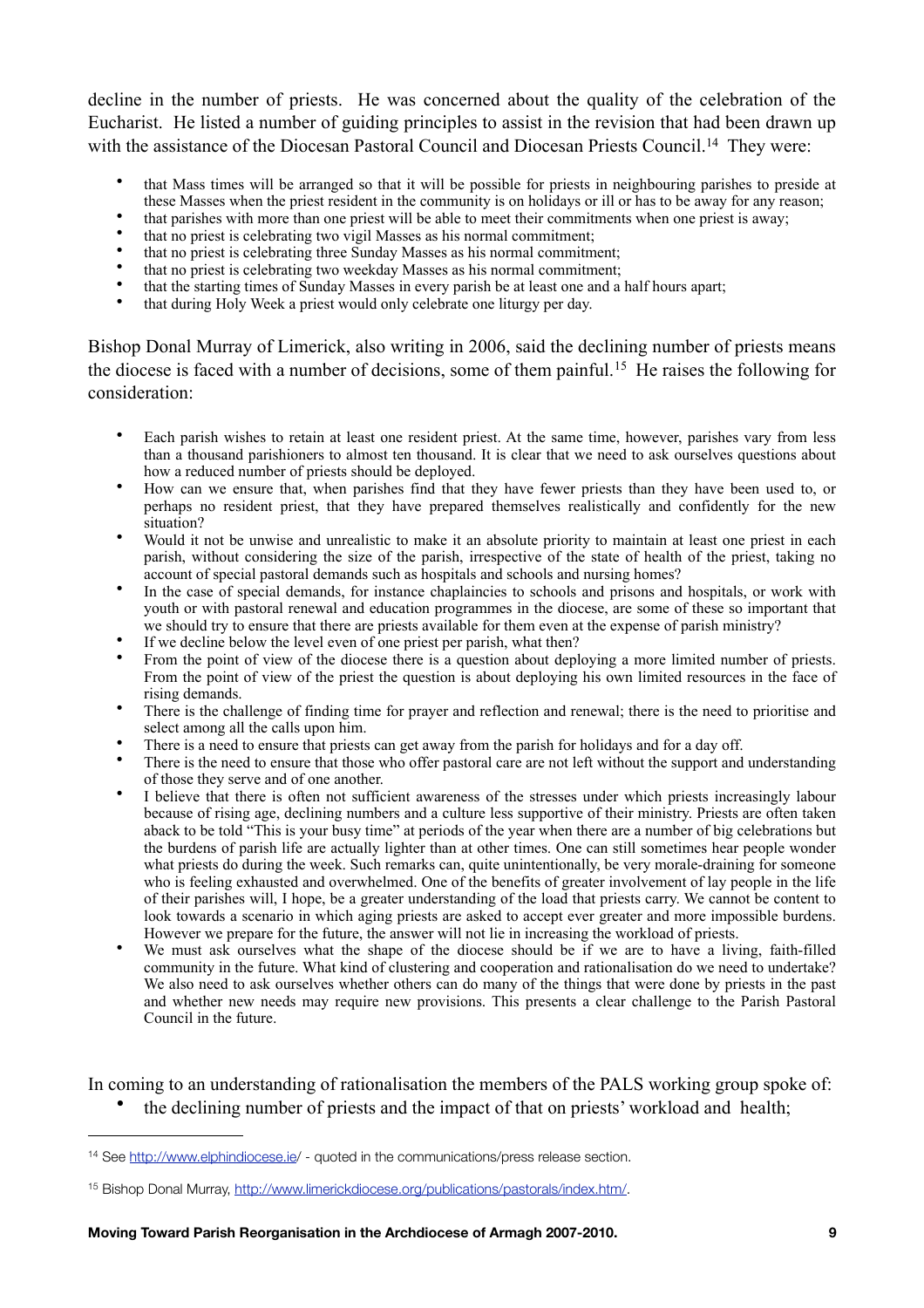- the importance of ensuring that priests' needs are catered for in the area of days off, breaks, holidays and sick leave;
- The necessity of reducing the number of Masses and streamlining resources and services;
- The possibilities of sharing resources among parishes;
- The hard issues such as new parish boundaries, larger parishes, parishes without a priest and the closing of churches;
- The importance or recognising that rationalisation also includes developing an ecclesiology of lay ministry, structures and attitudes that will enhance lay people's active involved in parish ministry, carrying out roles that in the past were primarily seen as "the work of the priest."

In the light of the dictionary definition and diocesan reflections we propose the following:

**Rationalisation in the context of the Armagh diocesan pastoral plan will entail an assessment and evaluation of the needs and demands of each parish and the needs of the diocese with a view to deciding:** 

- **how many priests will serve in each parish,**
- **which parishes can be prepared to be without a resident priest,**
- **what resources are to be allocated to the employment of lay leaders,**
- **what churches can be less used,**
- **which parishes are in need of new churches**
- **how many Masses are to be celebrated at the weekend and on weekdays,**
- **what personnel is needed to work at diocesan level,**

so that the diocese can carry on the mission of Christ in the light of fewer priests and an **increasingly involved laity.**

#### **New parish structures and ministries**

It does not seem appropriate to give a definition of new parish structures. Rather it is important to acknowledge that as a diocese gives time, energy and finance to the activities of clustering and rationalisation new parish structures will emerge. It will be important as a diocese to encourage and foster new structures.

When the PALS team reflected on what we need to consider in bringing about clustering and rationalisation and in considering new parish structures they identified new parish models as one of the considerations. It relates to the questions of: what are the ways of being Church in the twenty first century? How do we embody the Christ we proclaim? As we find new ways of being Church what new ways of being parish will emerge?

With the introduction of clustering and rationalisation new structures within the parish will be needed as lay professionals begin to take on the work traditionally assigned to the priest. This would also involve the introduction of different ministries to which the Irish Church may be unfamiliar such as the pastoral associate (an appointed lay minister charged with the care of the parish by the diocese).

One emerging parish structure in the diocese is the parish pastoral council which ensures the participation of the lay people of the parish in creating plans and making decisions with regard to the pastoral activity of the parish. The pastoral council is a structure that identifies the needs that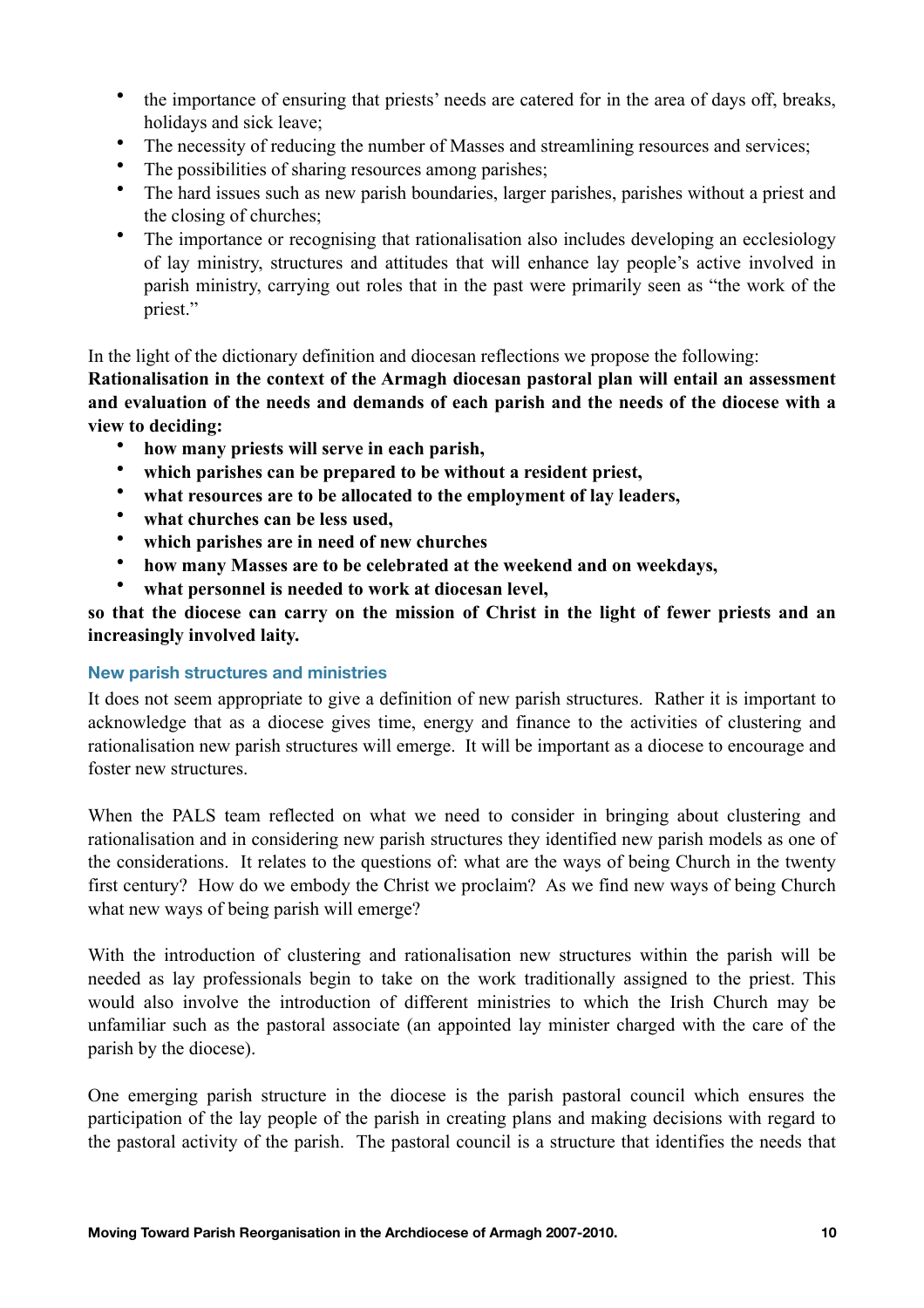exist in the parish, identifies the gifts of the parishioners and put the gifts in contact with the needs in such a way that the needs are responded to.

*The 2003 U.S. National Study of Parish Reorganization* studied parish changes from 1995-2000 and identified the following structural changes:

- Of the 89 dioceses surveyed 60 percent have clustered parishes. A total of 1115 parishes were clustered in the 89 dioceses.
- Parish mergers and the establishment of new parishes have each occurred in over half the dioceses.
- Nearly 40 percent of dioceses have closed parishes (besides those that have been closed in mergers).
- More than 40 percent of dioceses have replaced a parish priest with a parish director<sup>[16](#page-10-0)</sup> and nearly as many replaced a resident parish priest with a non-resident parish priest.
- Fewer than 10 percent of dioceses indicated that they replaced a resident parish priest with a team of priests.<sup>[17](#page-10-1)</sup>

Speaking about the impact of a decline in the number of priests, Cardinal Daly, speaking in 1995, said:

The present scarcity of priests constitutes also a call for more vigorous efforts to promote lay involvement in the life and work of the Church. It gives new impetus to our diocesan programme for the formation of lay men and women in view of the setting up of Parish Pastoral Councils.[18](#page-10-2)

Among the various definitions that are available for ministry Thomas O'Meara's definition is respected as communicating the central meaning of the term. He states:

Christian ministry is the public activity of a baptised follower of Jesus Christ flowing from the Spirit's charism and an individual personality on behalf of a Christian community to witness to, serve and realise the kingdom of God $^{19}$  $^{19}$  $^{19}$ 

That Christian ministry is rooted in baptism demands of the people of the diocese that we recognise, acknowledge, affirm and foster new forms of Christian ministry as they emerge in parishes in the context of clustering and rationalisation. Bishop Donal Murray of Limerick states:

We need to ask ourselves whether others can do many of the things that were done by priests in the past and whether new needs may require new provisions.<sup>[20](#page-10-4)</sup>

New ministries that we have witnessed the emergence of in recent times include baptismal preparation ministry, children's liturgy coordinators and parish visitation teams. There is also the need to consider the introduction of professional lay ministries for example, the pastoral associate (an appointed lay minister charged with the care of the parish by the diocese), the pastoral administrator (an appointee of a cluster of parishes charged with the day-to-day administration of the parishes), the catechist and/ or pastoral worker for a group of parishes.

<span id="page-10-0"></span><sup>&</sup>lt;sup>16</sup> The term parish director here refers to religious, other lay persons, and deacons assigned to parishes under Canon 517.2. In other place terms such as pastoral leader, parish administrator, parish or pastoral life coordinator are used.

<span id="page-10-1"></span><sup>17</sup> *2003 National Study of Parish Reorganization*, 6.

<span id="page-10-2"></span><sup>18</sup> Cardinal Cahal Daly, *Letter on the deployment of priests*, September 19, 1995.

<span id="page-10-3"></span><sup>19</sup> Thomas F O'Meara, *Theology of Ministry*, (New Jersey: Paulist, 1983), 142.

<span id="page-10-4"></span><sup>20</sup>Bishop Donal Murray, <http://www.limerickdiocese.org/publications/pastorals/index.htm/>.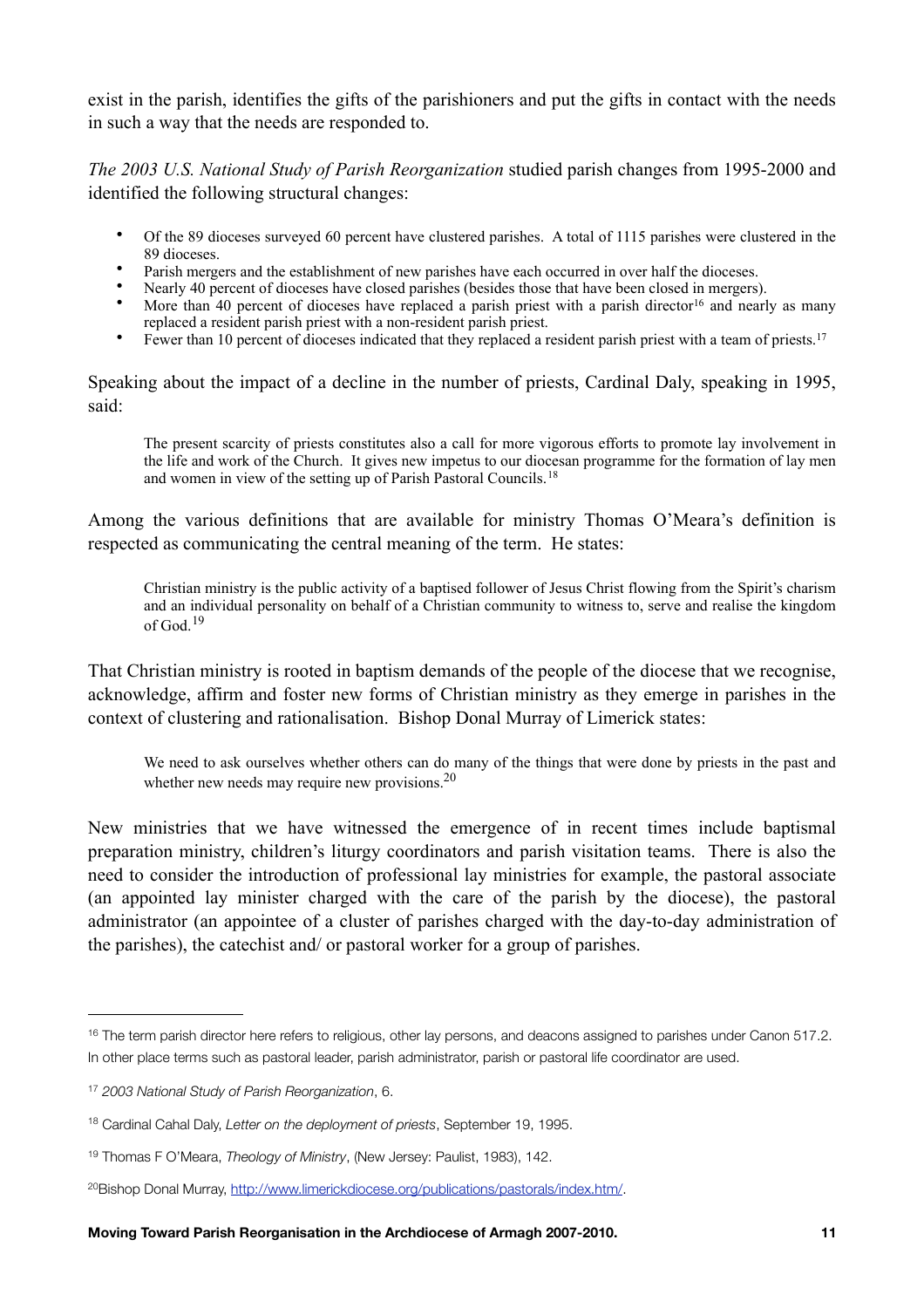The development on new ministries raises another of the considerations identified by the PALS team, namely the need to promote inclusive involvement. The fact that the Archdiocese of Armagh is exploring new parish structures and ministries, clustering and rationalisation is an opportunity to "think outside the box" and to be adventurous in ensuring the involvement of women, young people and people from minority groups in parish ministry. Parish life is enriched when all members use their gifts in the service of others.

In the light of the above we propose the following by way of clarification:

**New parish structures and ministries (voluntary and professional) will emerge in the context of the process of clustering and rationalization that the diocese is embarking on. For the purposes of clarity we adopt the definition of ministry proposed by Thomas O'Meara. While it is not yet clear what structures and ministries may emerge we are committed to fostering their emergence through training, formation and financial support.**

# **For closing reflection:**

For each of the three proposals answer the following questions:

- What did you like?
- What were you uneasy with?
- What would you take out, change or add before the whole diocese could adopt this definition/clarification?

# **2. Conviction**

# **For initial consideration:**

What do you see as the advantages and disadvantages of clustering, rationalisation and developing new parish structures and ministries?

What for you are the key reasons for working toward these in our diocese? When you consider your reason how compelling do you find them?

# **The reasons why**

The key question we need to consider is: are we convinced of the need for and value of clustering, rationalisation and developing new parish structures and ministries? If we are not, they simply will not be adopted with any enthusiasm or conviction. All attempts are likely to be perceived as being imposed and therefore worthy of resistance and opposition.

Plausible arguments could be formed to demonstrate why clustering, rationalisation and new structures and ministries should not be pursued in our diocese. It may involve more work, more meetings, more travelling, changes in Mass times, less Masses, a loss of identity, the loss of a resident priest, resistance, power struggles and disputes over resources and churches. Why then do it?

The PALS team is convinced that parish reorganisation is essential and that we must as a diocese take this road immediately. There are a number of compelling reasons, some practical and some theological For now we highlight four in no particular order of importance.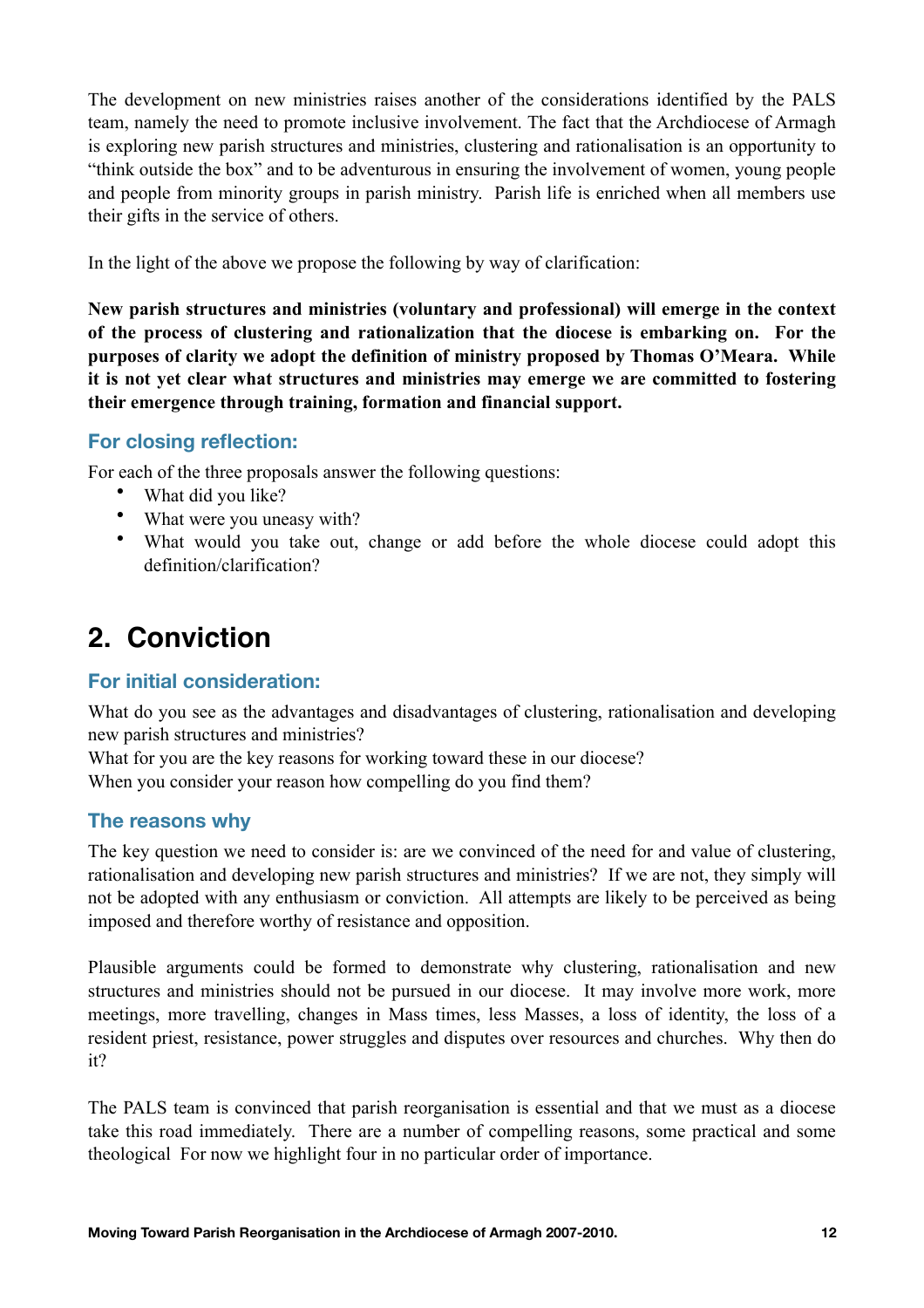The first reason is that the expanding theology of lay ecclesial ministry, arising from the Second Vatican Council, is beginning to take root. The shift in our understanding of ministry as based on baptism is gaining understanding and acceptance. There is a growing awareness that church is a living, breath-filled body with many parts all of which need to work together to build up the Body of Christ, the church. With a new emphasis on collaboration the time is right therefore to increasingly engage lay people in the pastoral and administrative leadership and ministries of the parish community.

The second reason is the importance of the Sunday Eucharist in the life of the parish. Parish reorganisation will be necessary in order to ensure that the Sunday Eucharist is fittingly celebrated in each parish in the diocese each Sunday.

The third is that we have an aging and declining presbyterate. The simple statistics are these:

- there are 138 diocesan priests in the Archdiocese of Armagh;
- 30 of these are 75 and over (many of them still in active ministry);
- 44 are aged 60-74;
- $\bullet$  46 are aged 40-59;
- 18 are under 40 years of age.

It is therefore possible that, even though there has been a slight upward trend in the last couple of years, 15 years from now there will be less than 75 priests in the diocese under the age of 70 with 25 of them being under 60 in a diocese that presently has 61 parishes. This raises the question of how we ensure that the needs of the parishes are met without putting an unrealistic work burden on the priests of the diocese? It is imperative that parish reorganisation takes place to facilitate this decline in the number of priests.

The fourth is that the Church in each generation must adapt so that it can continue to effectively carry on the mission and ministry of Christ, locally and globally. As was suggested in the discussion on the meaning of clustering there are some things that we, as disciples, can do more effectively in clusters of parishes together than in individual parishes by sharing our resources. The aspects of ministry that can be enhanced by being addressed at cluster level as well as parish level include:

- liturgy and worship;
- parish community life;
- education and formation;
- spiritual outreach;
- general administration.<sup>21</sup>

# **Initial considerations**

Four of the considerations identified by the PALS team when it asked what are all the things we need to consider in moving toward parish reorganisation fit with attending to the question of conviction. They are:

<span id="page-12-0"></span><sup>21</sup> This classification of ministries is based on the work of Tom Sweetser and Peg Bishop, *Parish Evaluation Project*. [www.pepparish.org/](http://www.pepparish.org).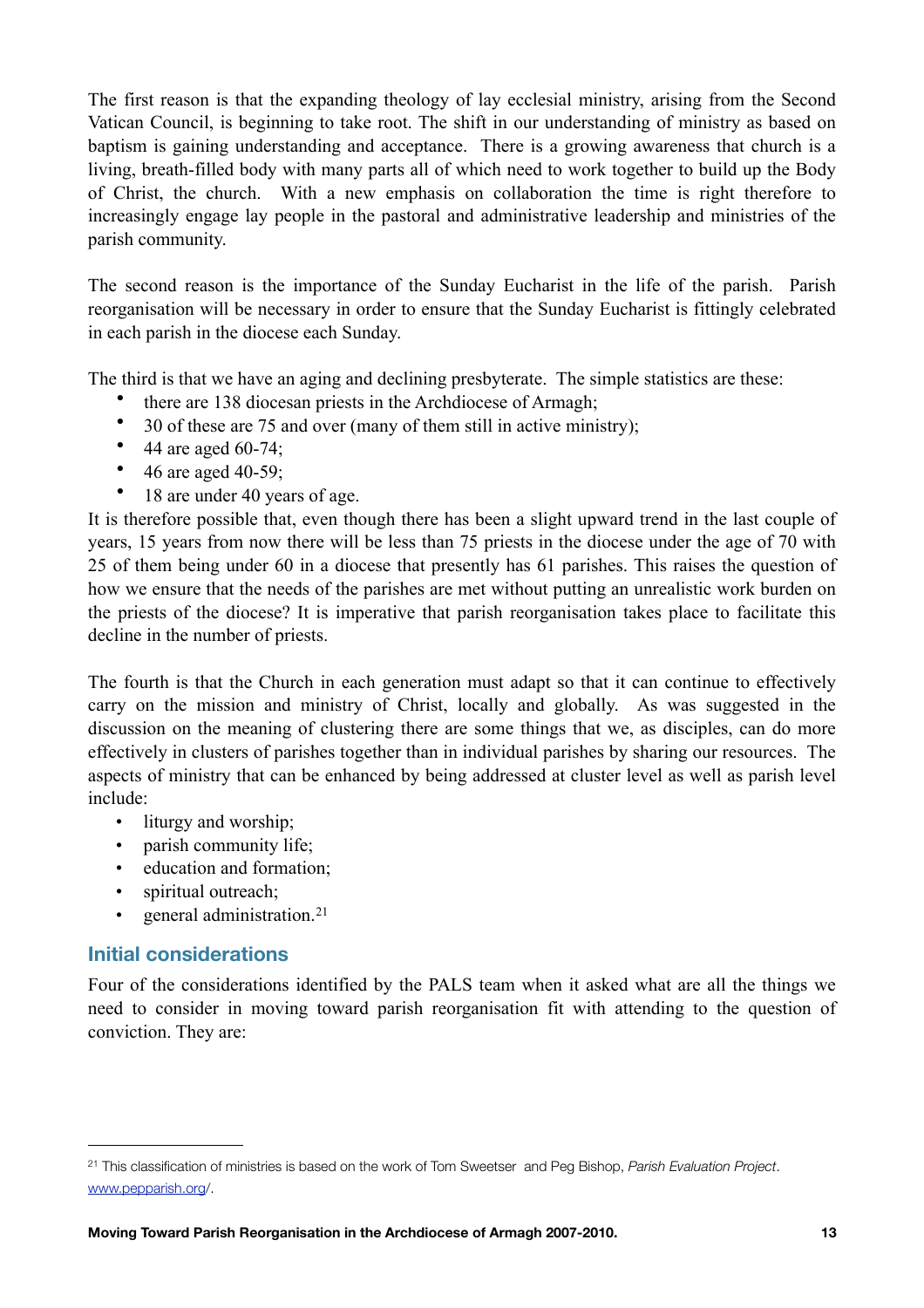- promoting the why;
- leadership;
- ensuring the engagement of all;
- the priest.

#### **Promoting the why**

Having identified the primary reasons for moving toward clustering, rationalisation, new parish structures and ministries it will be essential to promote the reasons among the people of the diocese. It is essential to ensure that all of the people in the parishes are fully aware of the reasons to reorganise their parishes. This will entail a well-prepared and coordinated process of adult education throughout the diocese with a view to increasing ownership of the new reality. It will involve inviting people to consider the reality of the falling number of priests, promoting an understanding of ministry based of baptism and collaboration and outlining the merits of clustering and rationalisation for all.

#### **Leadership**

Good leadership ensures that people willingly do what is needed so that the objectives as defined in the vision are delivered. This requires a demonstration that the leaders themselves are convinced of the reasons for parish reorganisation and that they want to involve their people in the delivery of this vision. This process of promoting the why by those in leadership in the diocese allows the people to appreciate that the course being shown is the correct one. It requires that the leaders be open to questioning and criticism. They must, with patience, accept these questions so that they can use them to guide and educate people. These criticisms and questions are an essential part of the growth process both for the leaders and those being led.

In the executive summary of *The 2003 U.S. National Study of Parish Reorganization* the authors summarise the respondents advice to leaders in the light of their experiences:

- Their advice for other parishes included: a) plan carefully and well; b) establish effective two-way communication; and c) practice leadership and develop it in others. Finally, they stressed that the parish priest is responsible for exercising his leadership in a way that ensures that the spiritual dimension of the change process is not overlooked.
- Parish leaders' advice to bishops addressed ways in which they can teach, govern and sanctify in the context of parish reorganisation, especially by providing training, engaging in a consultative process, and being present to and supportive of those at parish level.
- Diocesan respondents had advice for other dioceses based on their own experiences. Collectively their comments defined a seven-step process: set goals; provide leadership; prepare; educate; collaborate and consult; move at a deliberate pace; and prepare for emotional difficulty.<sup>[22](#page-13-0)</sup>

#### **Ensuring the engagement of all**

As well as ensuring that all of the people in the parishes are fully aware of the reasons behind parish reorganisation effective consultation of the people of the diocese along the way will be essential. As *The 2003 U.S. National Study of Parish Reorganization* states in its final recommendations:

If parish reorganization is to be successful, dioceses need to ensure that effective consultation and training occur. Both are essential.[23](#page-13-1)

<span id="page-13-0"></span><sup>22</sup> *2003 National Study of Parish Reorganization*, vii.

<span id="page-13-1"></span><sup>23</sup> *2003 National Study of Parish Reorganization*, viii.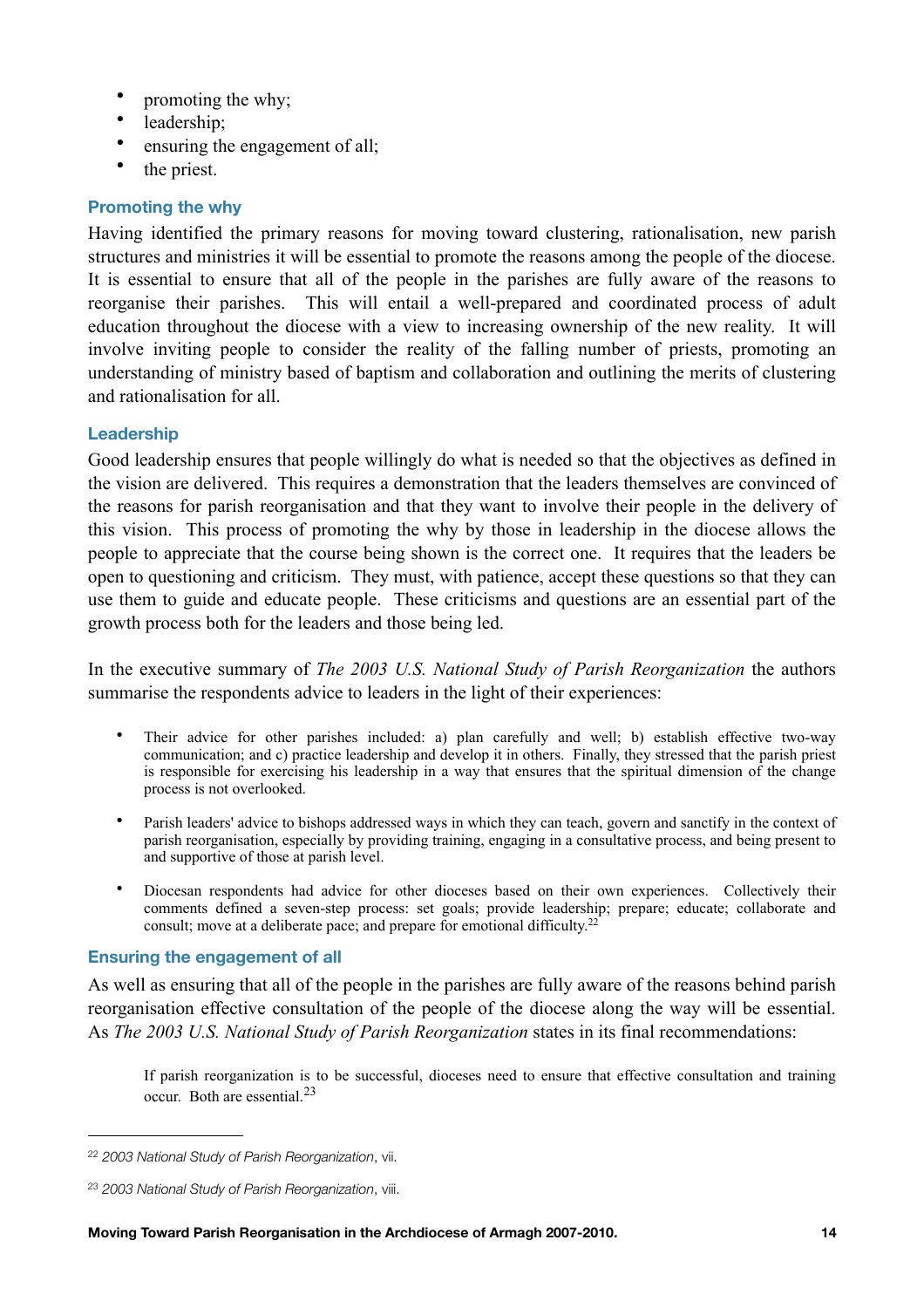The process of engagement with the laity must be free and open and not be delivered as an instruction but rather a request for help in achieving the vision and in setting up the structures that will be needed for the future. The consultation process that happened at vicariate level in the diocese in Lent 2005 can act as a model for consultation as well as meetings of Parish Pastoral Councils and other parish groups.

The emotional impact of change on parishioners, particularly where loss of priest, church building or parish identity occurs will be an important reality that needs to be acknowledged and responded to.

#### **The priest**

Parish reorganisation will have implications for priests. For many it will entail a change of approach to ministry. No longer will the 'going it alone' approach be possible and therefore priests will need to develop their collaborative skills and leadership skills. Ongoing formation for priests will be a necessary part of the process. *The 2003 U.S. National Study of Parish Reorganization* has this to say about the leadership of priests:

Good leadership, especially by the pastor, is essential. In addition to possessing strong communication skills, personal attributes that a pastor (or parish director) will find most useful are: self-confidence and trust, a passion for consultation and a tolerance for ambiguity.

While good leadership cannot be fully defined or predicted, there are three steps pastoral leaders can take to foster personal leadership; develop a guiding vision; learn to think strategically; and use the parish pastoral council as a tool of consultation and planning.<sup>[24](#page-14-0)</sup>

Expectations of the workload of priests will need to change if priests are to maintain their health and well-being in the context of an aging and decreasing presbyterate.

# **For closing reflection:**

How convincing do you find the four reasons for parish reorganisation outlined above? What convincing reasons would you add?

Which is the most convincing?

Which is the least convincing?

Which, if any, would you take away?

# **3. Commitment**

# **For initial consideration:**

On a scale of 1-7 where 1 is low and 7 is high, how committed are you to process of clustering, rationalisation, new parish structures and ministries?

What obstacles to parish reorganisation can you identify:

- in yourself;
- in your community;
- in our diocese?

What might be some of the reasons for these obstacles?

<span id="page-14-0"></span><sup>24</sup> *2003 National Study of Parish Reorganization*, viii.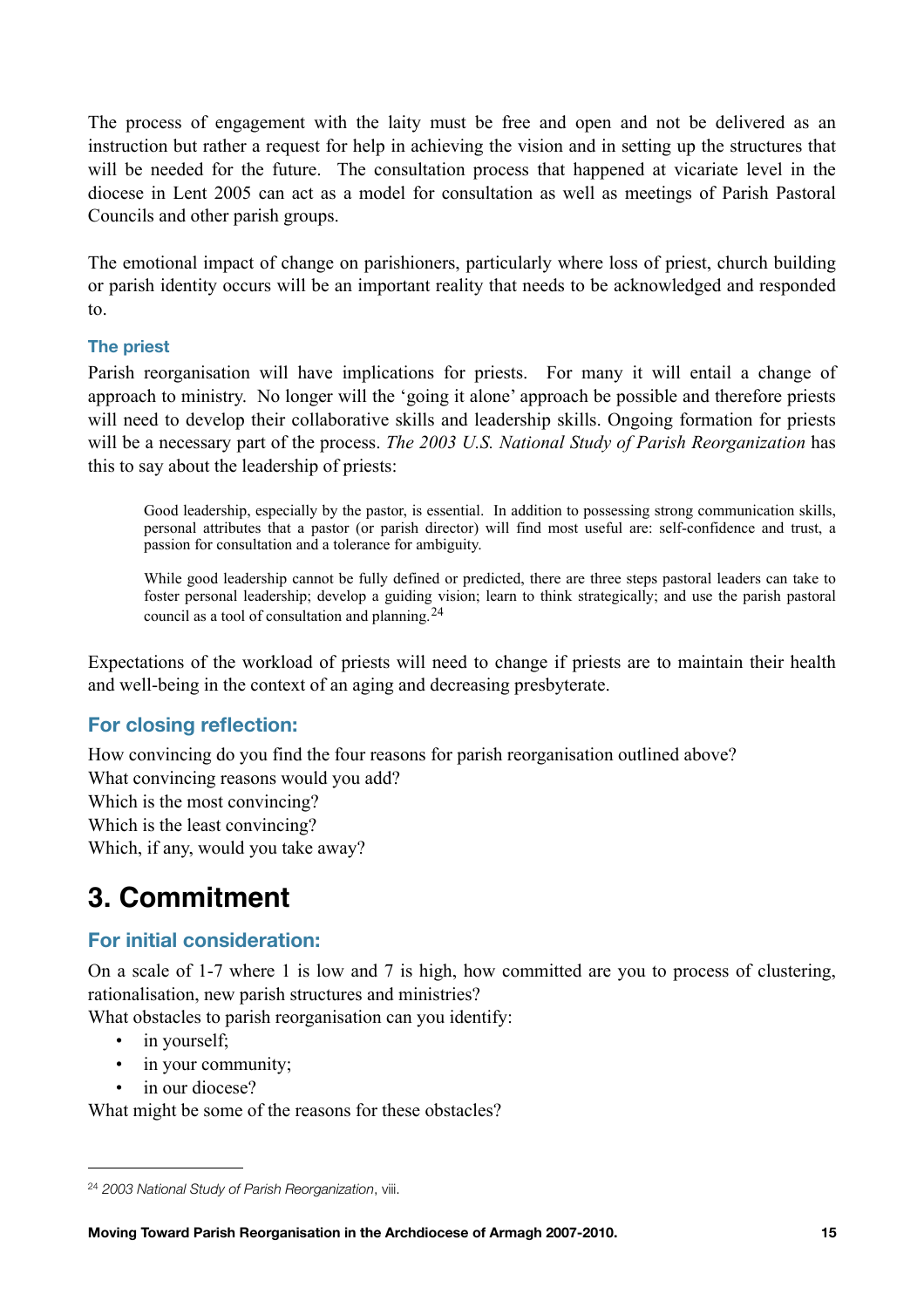# **Personal and strategic obstacles**

Of the four steps clarity and conviction are relatively easy compared to commitment and capacity. The step from conviction to commitment is a difficult one because in truth we are usually ambivalent about change. While we can identify the sources of our conviction we can observe in ourselves and others a significant resistance to change. Moving from conviction to commitment therefore requires of us that we identify the obstacles to moving toward parish reorganisation, that we discuss them and that we try to resolve them.

Recent history in our own diocese has shown that the move toward clustering, rationalisation, new parish structures and ministries has been resisted, often with an attitude that this is not an urgent need. The proposals quoted above from Cardinal Daly<sup>[25](#page-15-0)</sup> and Archbishop Brady<sup>[26](#page-15-1)</sup> on clustering, rationalisation, new parish structures and ministries had little impact at the time. This is an indication that while there was at the time a conviction that these things needed to happen it was not matched in the diocese by a commitment to making them happen.

The blocks to commitment can be both personal and systemic. At the personal level these obstacles occur as sources of resistance within ourselves, while at the systemic level they occur as contradictions that are to be found in historic and social trends, in our images and attitudes, and in the structures and patterns we create and out of which we operate.<sup>27</sup> It will be necessary to address both personal and systemic obstacles. This can be done by considering obstacles identified by Sofield and Juliano in their work around the world and the contradictions identified around our own diocese in the strategic planning work carried out by the Office of Pastoral Renewal and Family Ministry.

# **The global perspective**

In their book, *Collaboration: Uniting our Gifts in Ministry*, Sofield and Juliano identify eleven fears and obstacles that emerge most frequently with regard to being committed to collaboration. Given that clustering, rationalisation, new parish structures and ministries demand a collaborative approach to ministry, it seems reasonable to suggest that the same factors will be operable in the context of moving toward parish reorganisation. While it will be essential for those who are leaders in the process to address these matters personally it will also be of value for each and every person who finds themselves ambivalent, resistant or hostile to organisational changes as they occur to reflect on how these personal fears and obstacles are influencing their resistance or opposition.

Sofield and Juliano name the eleven obstacles as:

- low self-esteem;
- arrogance and self-righteousness;
- burnout;
- hostility;
- inability or unwillingness to deal with conflict;

<span id="page-15-0"></span><sup>25</sup> Cardinal Cahal Daly, *Letter on the deployment of priests*, September 19, 1995.

<span id="page-15-1"></span><sup>&</sup>lt;sup>26</sup> Archbishop Sean Brady, Mass in an age of decline of vocations: a letter from Archbishop Sean Brady to the people of the *Archdiocese of Armagh*, 30 November 1997.

<span id="page-15-2"></span><sup>27</sup> For a further discussion of how underlying systemic contradictions function see The Institute of Cultural Affairs *The technology of Participation: The Participatory Strategic Planning Process*, (Brussels 2005), 30-32.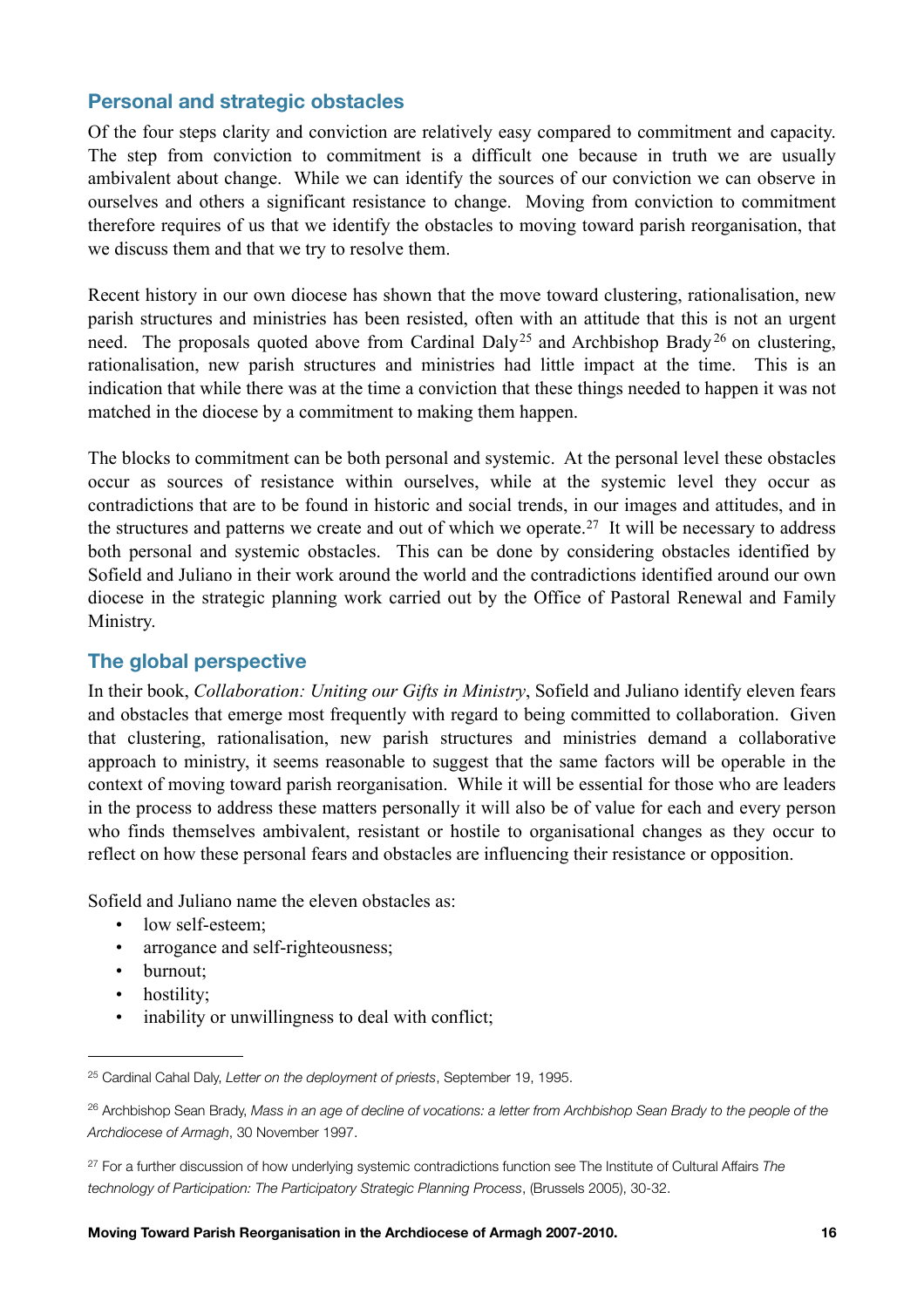- lack of forgiveness;
- unwillingness to deal with loss, termination, and separation;
- a lack of integrated sexuality;
- a lack of knowledge of one's own gifts or the gifts of one's co-workers;
- an unwillingness or fear of sharing faith;
- learned helplessness.<sup>28</sup>

How do each of these occur as an obstacle to the process of parish reorganisation and how can they be addressed? We will look briefly at each.

#### **Low self-esteem**

Low self-esteem can happen when our needs are not met or are threatened. It expresses itself in a variety of behaviours that militate against the kind of collaboration necessary to bring about clustering, rationalisation, new parish structures and ministries. One such behaviour is the destructive competitiveness that blinds people to the gifts of others and interferes with their freedom to unite their gifts in ministry. Competitiveness can occur among groups as well as individuals and can lead to individuals and groups attempting to be better than others and to putting others down and belittling others.

Low self-esteem also manifests itself in an attitude of parochialism which is characterised by narrowness of thinking. It can lead to an attitude of exclusive concern for the needs of one's own group and a corresponding apathy to the needs of others.

In the context of parish reorganisation, low self-esteem manifested in competitiveness and parochialism could turn into aggressive opposition to proposed changes. Sofield and Juliano refer to low self-esteem as the major obstacle which is also the most difficult obstacle to overcome[.29](#page-16-1) They suggest that each individual must take personal responsibility for his or her level of selfesteem. Beyond that they believe that creating a climate that fosters self-esteem is important and that this can be created by adopting the gift discernment process, where a person is presented with the positive qualities that others have observed.<sup>[30](#page-16-2)</sup>

#### **Arrogance and self-righteousness**

Arrogance, because it remains hidden to those who possess it, is a very difficult obstacle to overcome. Arrogant people are not inclined to work with others because they perceive themselves as better than everyone else. Arrogant leaders consider themselves to be superior to others and that therefore if everyone were to listen to them everything would be fine. In encountering arrogant leaders others can assume a posture of arrogance, becoming extremely aggressive and vocal in denigrating those in leadership. Adopting the process of parish reorganisation will demand a willingness to listen, to respect the wisdom of others and readiness to accept honest feedback.

<span id="page-16-0"></span><sup>28</sup> For a full discussion of the obstacles see *Collaboration*, chapter four, Obstacles to Collaborative Ministry.

<span id="page-16-1"></span><sup>29</sup> *Collaboration,* 56.

<span id="page-16-2"></span><sup>30</sup>For a detailed outline of the gift discernment process see Loughlan Sofield, Rosine Hammett and Carroll Juliano, *Building Community: Christian, Caring, Vital,* (Notre Dame: Are Maria, 1999), 67-75.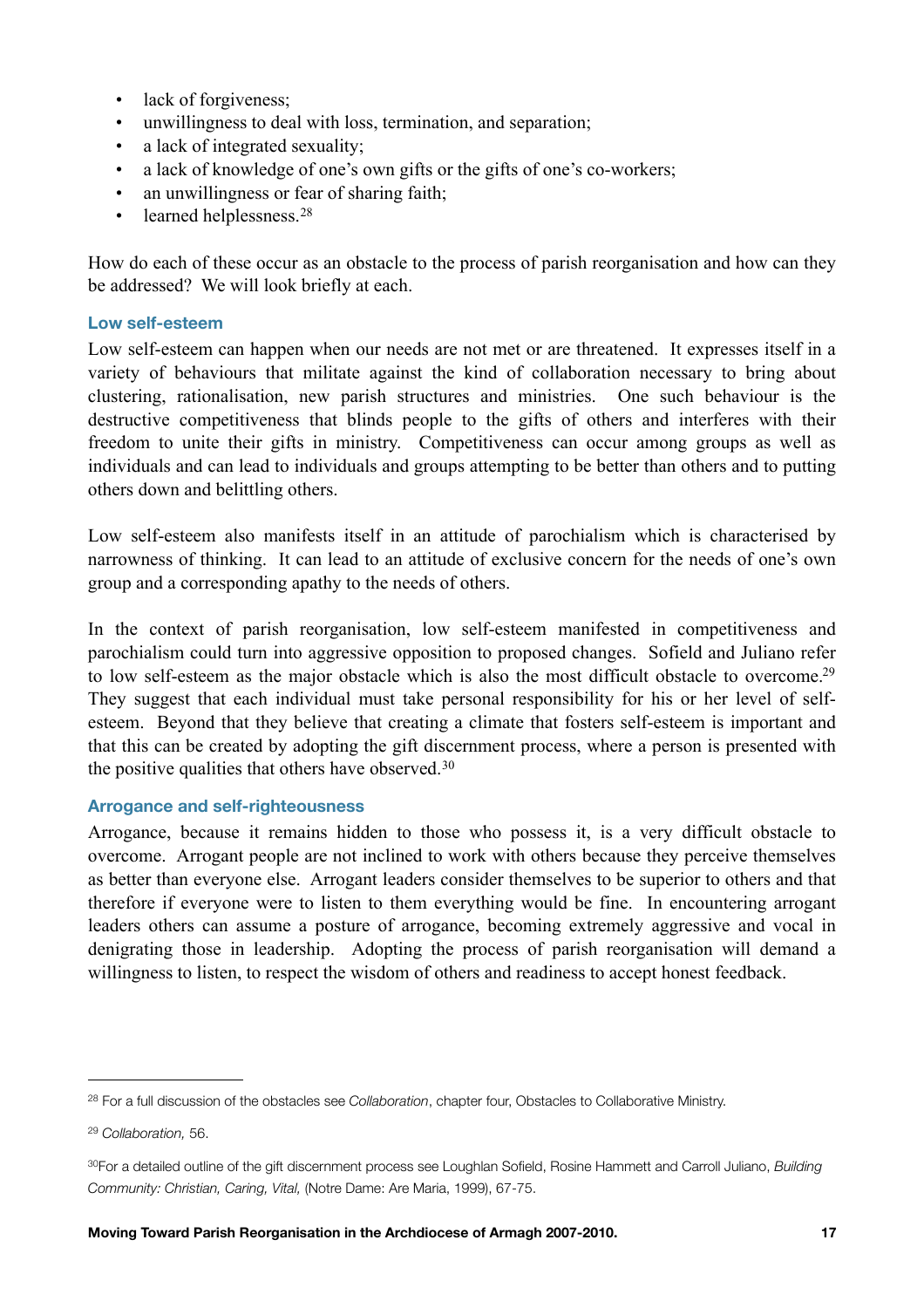#### **Burnout**

Burnout leaves a person tired, depressed, cynical and lacking energy resulting in an inability to work with others and being unable to lead others. Support for those suffering from burnout in the process of parish reorganisation will be essential.[31](#page-17-0)

#### **Hostility, conflict and forgiveness**

These three are related. Hostility occurs when a person turns feelings of anger into hostile behaviour where others are treated as enemies. Failure to deal with conflict occurs sometimes because of fear of conflict or because of a lack of the skills necessary to deal with conflict. Where there is hostility and conflict but no willingness to forgive in the context of parish reorganisation cooperation within and parishes and among parishes could be negatively effected. Dealing effectively with anger, attending to situations of conflict, learning conflict management skills and working toward forgiveness and reconciliation will be essential.<sup>[32](#page-17-1)</sup>

#### **Loss, termination and separation**

Feelings of loss will be inevitable as the process of clustering, rationalisation and new parish structures and ministries progresses. A failure to acknowledge these and deal with these can only lead to feelings of resentment, hostility and conflict. Thus where there is loss it will be essential to provide opportunities for people to discuss their feelings, ritualise the loss and grieve adequately.<sup>[33](#page-17-2)</sup>

#### **Lack of an integrated sexuality**

Parish reorganisation may entail people working together in close collaboration. Sofield and Juliano suggest that it will be more difficult for those lacking an integrated sexuality to enter more fully into ministry with others. They propose that those involved in ministry attend sexuality workshops and receive pastoral supervision as part and parcel of their ministry.<sup>[34](#page-17-3)</sup>

#### **A lack of knowledge of one's own gifts or the gifts of one's co-workers**

The development of new parish structures and ministries in the context of an aging and declining presbyterate will necessitate people being invited to use their gifts in service of the parish community. For this to happen it will be necessary to engage people in a process of identifying and releasing their gifts. The essential elements of the process include:

- creating a climate in which people feel free to discern their gifts;
- developing a method for sharing and clarifying the individual gifts;
- examining ways these gifts can be used in ministry.<sup>[35](#page-17-4)</sup>

#### **Failure to share faith**

Faith sharing entails sharing moments of grace where God is experienced in a special way. Where there are people working together in a pastoral context faith sharing is essential for spiritual nourishment. Faith sharing in groups happens most effectively in a climate that assures safety in sharing where there is an expectation that sharing will in fact take place.<sup>[36](#page-17-5)</sup>

<span id="page-17-0"></span><sup>31</sup> For an outline of the stages of burnout and how to deal with them see *Collaboration,* 58-63.

<span id="page-17-1"></span><sup>32</sup> For a fuller discussion on hostility conflict and forgiveness see *Collaboration,* chapters 6 and 8.

<span id="page-17-2"></span><sup>33</sup> *Collaboration*, 65-67.

<span id="page-17-3"></span><sup>34</sup> *Collaboration,* 68-70.

<span id="page-17-4"></span><sup>35</sup> For a detailed outline of the gift discernment process see *Building Community,* 67-75.

<span id="page-17-5"></span><sup>36</sup> For a further discussion on a shared spirituality see *Collaboration,* chapter 6.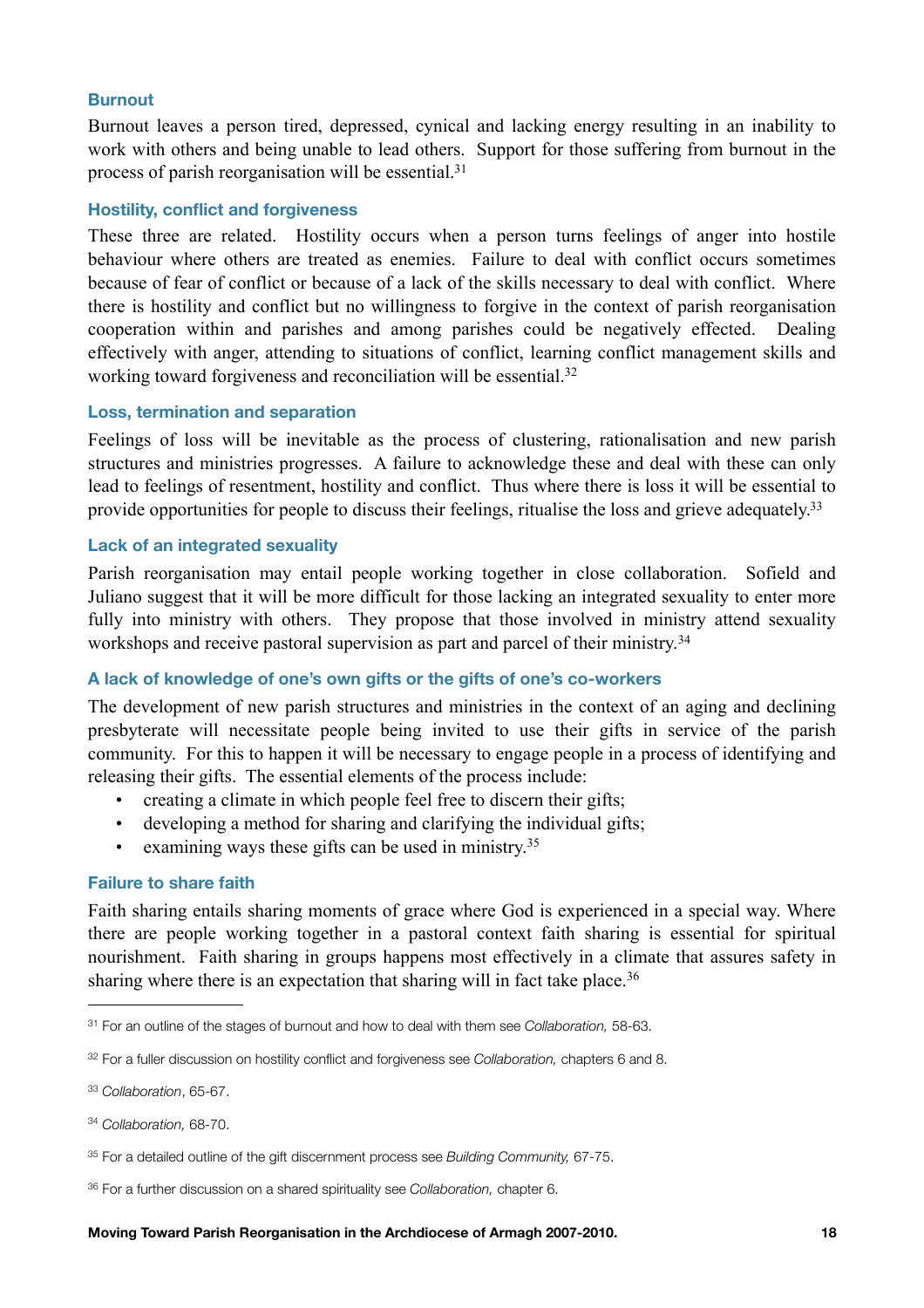#### **Learned helplessness**

Learned helplessness refers to the attitude that we have absolutely no control over any decisions regarding our lives and ministry. It is an attitude related to low self-image, low self confidence and low self-esteem that can exist in individuals or in parishes. In the process of parish reorganisation it will be important to assist individuals and parishes in having a say in their own futures.<sup>[37](#page-18-0)</sup>

### **The local perspective**

The Office of Pastoral Renewal and Family Ministry(OPRFM) in working with Parish Pastoral Councils to develop their pastoral plan asks them to spend a significant amount of time identifying the systemic contradictions that block them from achieving their vision. While some of these may be peculiar to a particular parish the OPRFM has identified seven systemic obstacles named by the parishes that could negatively impact commitment to parish reorganisation. The seven are:

- increasing secularisation;
- a culture of apathy;
- clericalism;
- a status quo mentality;
- underdeveloped spirituality:
- fractured community;
- poor capacity.

Again we will explore how each of these occur as an obstacle to the process of parish reorganisation and how can they be addressed.

#### **Increasing secularisation and a culture of apathy**

Secularisation refers to the declining influence of religion on society. Add to this a culture of apathy and the impact occurs as a decline in interest in involvement in the life of the parish. Pastoral council members spoke of competing priorities, a reluctance to volunteer, work commitments, and attitudes of "it's not my responsibility," "someone else will do it" and "it's not cool to be into prayer, spiritual development or religion in general." They also spoke about people, especially the young, being disenchanted with the Church for a variety of reasons. The consequence of all this is a decline of interest in church activities and a decline in volunteerism. In a diocese that desires to expand lay ecclesial ministry these two realities of secularisation and apathy certainly exist as contradictions. Addressing them will involve sharing a vision of lay ministry, developing volunteer recruitment strategies, ensuring that volunteer expenses are paid, expanding the pool of full-time pastoral workers in the diocese and extensively using the gift discernment process developed by Sofield and Juliano.

#### **Clericalism and the** *status quo* **mentality**

Clericalism refers to a particular understanding of the church that is overly dependent on the priests. It is an attitude that militates against lay people taking up their rightful responsibilities in carrying on the mission of the church. The status quo mentality which suggests that "everything is fine as it is" results in resistance to change, hostility and conflict. Pastoral council members spoke of people holding onto the past, narrow mindedness, a reluctance to change, resistance to change, over dependance on the priest, outdated models of church and unrealistic expectations on priests. Attending to these obstacles will, first and foremost, involve exploring the question of what model or what way of being church will best suit us in the twenty-first century and then widely

<span id="page-18-0"></span><sup>37</sup> *Collaboration,* 70-71.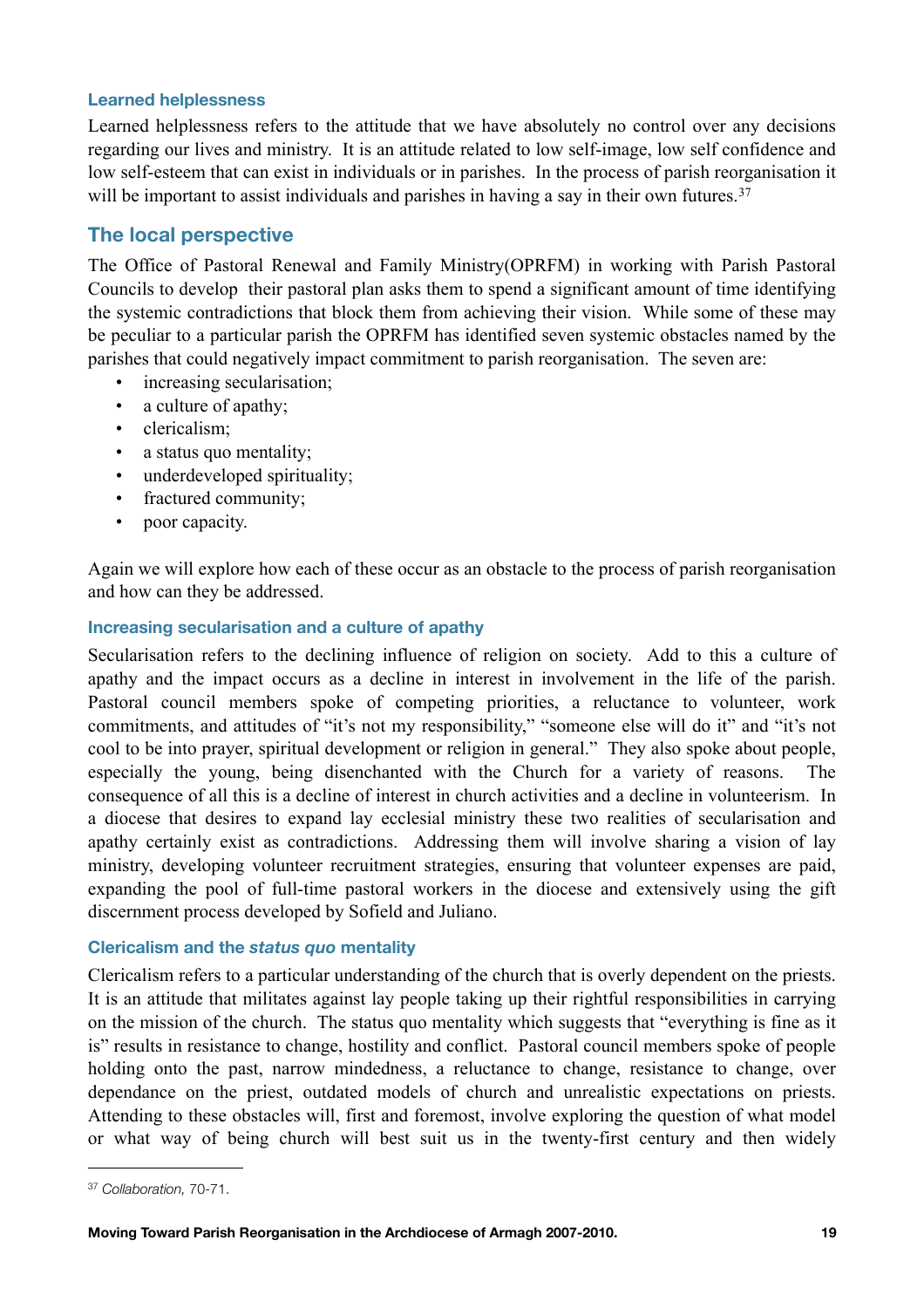communicating that vision. It brings us back to the question of conviction. Are we convinced that parish reorganisation is something that we need to attend to in our diocese at this time? Being convinced, we need to share our convictions.

#### **Underdeveloped spirituality and fractured community**

Underdeveloped spirituality indicates a low level of faith expression among some parishioners and is related to the growth in secularisation. Pastoral council members spoke of there being no hunger to spread God's love, low confidence in faith expression, no commitment to faith sharing and praying together, limited involvement in the liturgy, poor knowledge of faith matters, little interest in faith development and a reluctance to reach out to people of other faiths.

Where Christian faith is not expressed in love and forgiveness the potential for fractures in community increases. Pastoral council members spoke of fractures in community arising from unresolved disputes in the past, perceived divisions in the parish, the presence of an "us versus them mentality," a growing population, a suspicion of newcomers and those who seem different. These realities of underdeveloped spirituality and fractured community point to the need to attend to matters of faith sharing, dealing with loss and practicing forgiveness.

#### **Poor Capacity**

In various ways Parish Pastoral Councils in the diocese, when considering the obstacles that blocked them from moving toward their vision, identified the issue of capacity or capability as a block. They spoke of poor planning and not having the skills and know how to move forward. Poor resources, inadequately trained personnel, little access to finances, insufficient supportive structures and poor communication within the diocese were also spoken of. These issues highlight the importance of addressing the question of capacity and capability when considering clustering, rationalisation, new parish structures and ministries. Ensuring that there is good planning, adequate resources and excellent communication will be key to the success of the process of parish reorganisation in our diocese.

# **More of the initial considerations**

Of the eleven considerations identified in the initial workshop organised by PALS three of them fit well with the question of commitment. They are:

- ensuring that prayer is part of the process;
- the pivotal role of parish pastoral councils;
- financial implications.

#### **Ensuring that prayer is part of the process**

The central focus of the process of clustering, rationalisation, new parish structures and ministries is to carry on the mission of Christ in the twenty-first century. Relationship with Christ and asking for the inspiration of the Holy Spirit will therefore be essential. The *Renew* process in which the parishes of the diocese engaged at the end of the twentieth century can act as a model for ensuring that prayer is a part of this new process. During the *Renew* process a diocesan prayer card was printed and distributed. The people of the diocese were encouraged to pray it personally and communally. Intercession for the success of the *Renew* process were included in the general intercessions at the weekend liturgies and faith sharing in small groups was integral to the process. To ensure our commitment to the process of parish reorganisation prayer will be essential.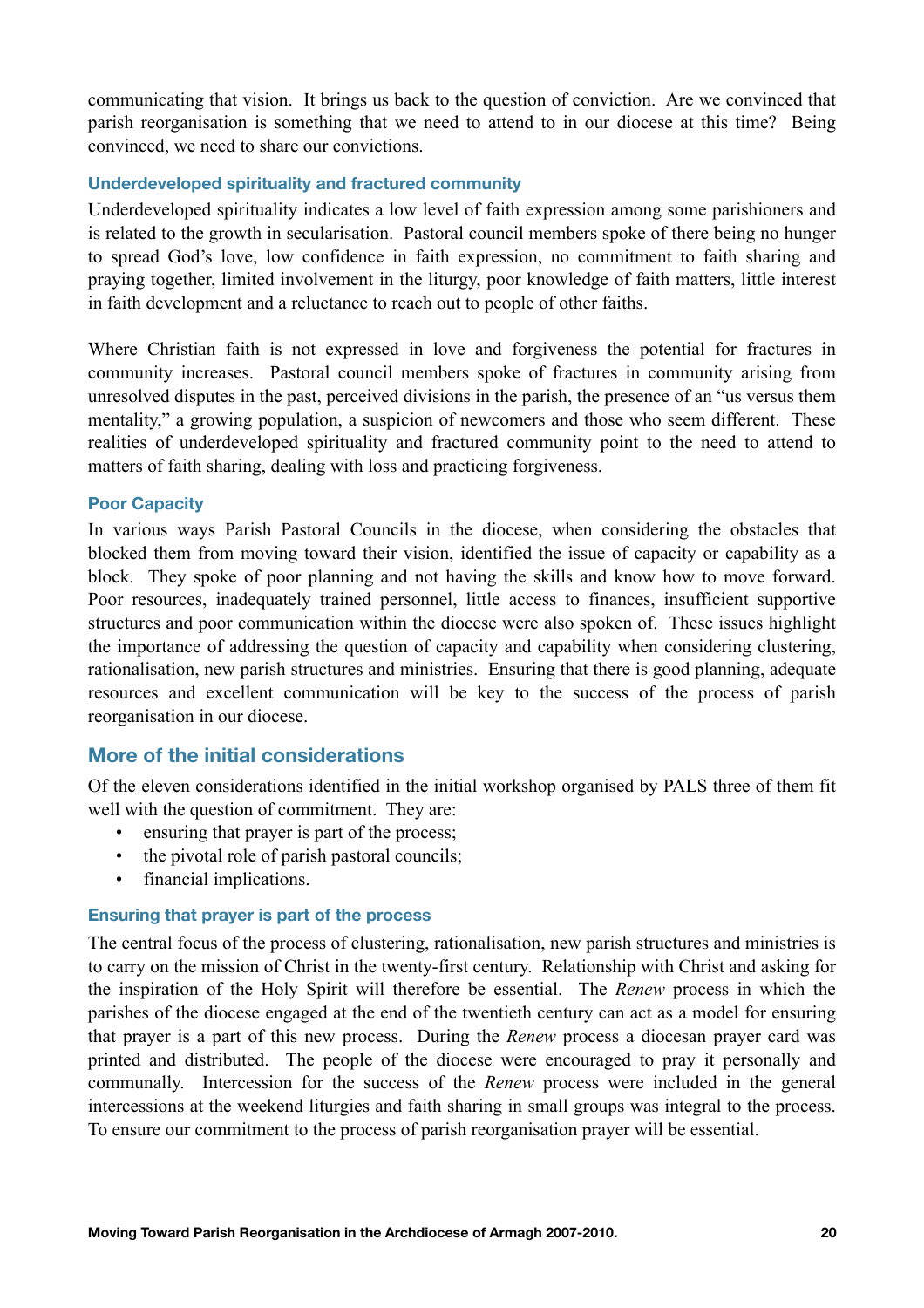#### **The pivotal role of parish pastoral councils**

The success of clustering, rationalisation, new parish ministries and structures is dependent upon and presupposes the existence of effective parish pastoral councils in each parish in the diocese. Experience in the diocese of Limerick has shown that clustering in particular happens most effectively where there are already parish pastoral councils in place. Are we committed to parish reorganisation? The formation of a parish pastoral council in every parish in the diocese will indicate that commitment and increase our capacity to achieve clustering, rationalisation, new parish structures and ministries.

#### **Financial implications**

Providing the necessary finance in any project is always an indication of commitment. In the case of clustering, rationalisation, new parish structures and ministries finance will be necessary for the purposes of promoting, consulting, training, hiring, employing, building, communicating, evaluating and reimbursing. It will be necessary therefore for the diocesan and parish finance committees to make provision for the venture.

# **For closing reflection:**

What resonated with you in the obstacles as they were outlined above?

What obstacles are you aware of that have not been addressed here?

What obstacles named here are not relevant to us?

Which of the obstacles present you with a personal challenge?

Which do you see as the primary blocks to parish reorganisation in the Archdiocese of Armagh? How do you see these being addressed?

# **4. Capacity/capability**

# **For initial consideration:**

What do you see as the practical steps that will lead us from being committed to clustering, rationalisation, new parish structures and ministries to making it a reality in our diocese over the next five years? Make a list of the things that need to be done.

Which of the elements on your list will be easy to implement? Which will be difficult?

What for you personally are the skills, habits and attitudes that you will need to work on in order to participate in the process of parish reorganisation?

How can you ensure that you develop these?

# **Mapping the process of parish reorganisation in the Archdiocese of Armagh**

We can become clear about what we mean by clustering, rationalisation, new parish structures and ministries, we can be convinced of the importance of making it happen and we can be committed to making it happen but that is not enough. We need to develop the capacity and capability to make it a reality. This will include developing the skills, the process, the spirituality and the developmental readiness necessary for parish reorganisation to happen in the Archdiocese of Armagh.

What follows is a proposed outline of the elements of the process of parish reorganisation as it could be developed in our archdiocese. It includes some general proposals and within each of these some more specific proposals. In reflecting on it you will be asked to consider the wisdom of the proposals. They are there to be tested, applauded and scorned. Do they seem appropriate? Will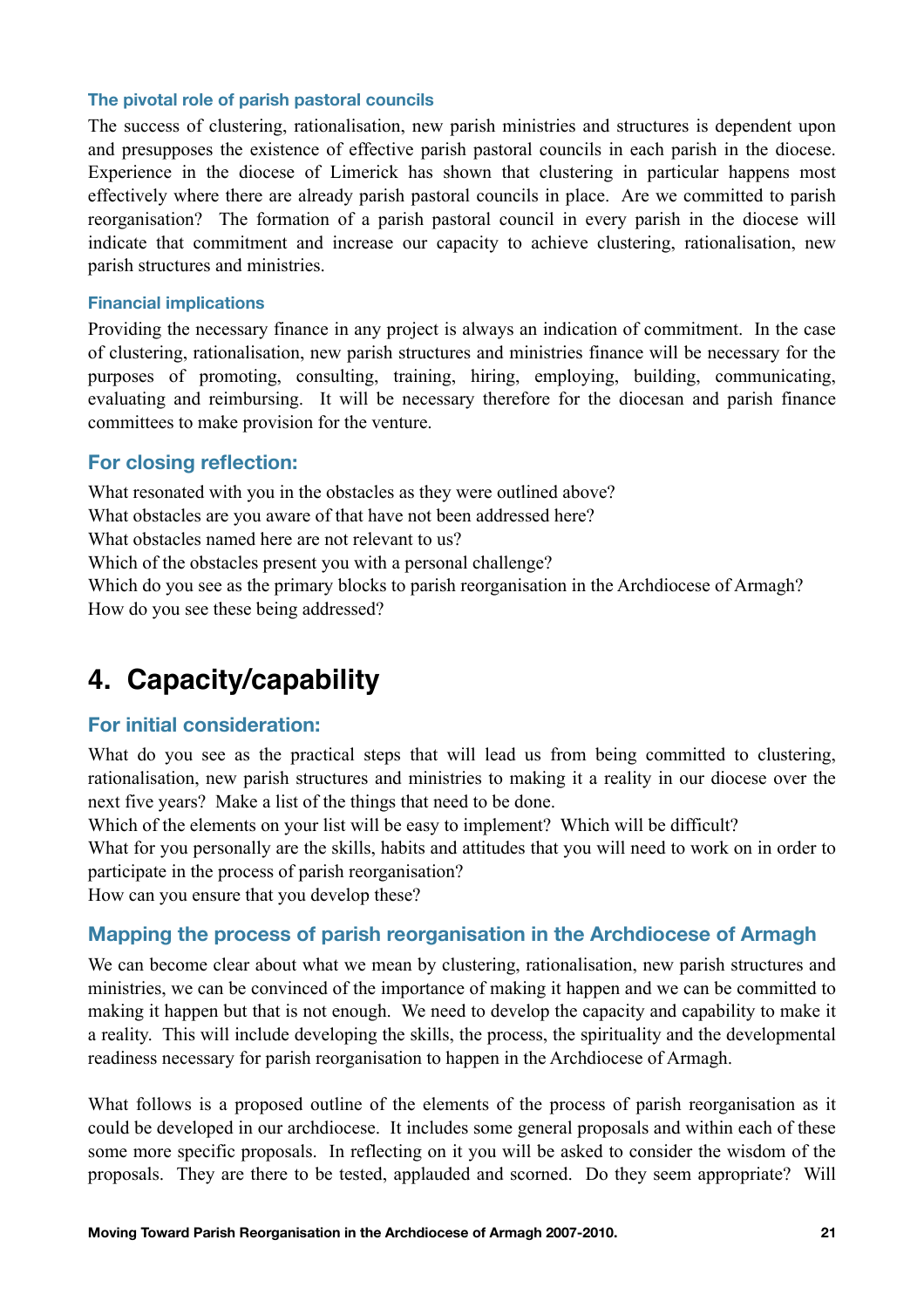they move us in the right direction? Are you unhappy with the proposals? If so, why, and importantly, what alternative or addition would you suggest? At a result of this consultation PALS and the coordinating group of the pastoral plan will create a definite timeline and outline of how we will move forward toward parish reorganisation in the archdiocese. This timeline will be made public in Advent 2007.

There are various aspects to developing the capacity to reorganise our parishes. Sometimes they happen in sequence and other times concurrently, sometimes with small groups other times with larger groups. They include:

- initial consultation June September 2007;
- forming parish pastoral councils, ongoing until June 2009;
- creating a prayer process October 2007;
- launching the parish reorganisation process First Sunday of Advent 2007;
- initial formation 2008 2009;
- parish assessment and consultation January 2008 Easter 2009;
- unveiling the recommendation Pentecost 2009;
- preparing for parish reorganisation July Advent 2009;
- the cluster assembly day Advent 2009;
- forming the cluster commissions and the cluster pastoral council 2010.

#### **Initial consultation**

The fact that you are reading this document suggests that you are presently involved in the initial consultation process. This process involves inviting diocesan groups to read this document and respond to it. The consultation period is from June until September 2007. The priests of the diocese are being invited to discuss the proposals at specially convened gatherings of their vicariate in June and to make their submissions. In September each parish is to hold a gathering either of its parish pastoral council or, where there is no pastoral council, a group of parishioners involved in pastoral ministry to discuss this document. Each parish group will be invited to make a submission. It will also be discussed by the Diocesan Pastoral Council and other pastoral groups identified by the co-ordinating group of the pastoral plan.

#### **Forming parish pastoral councils**

Given that clustering happens more effectively in a context where parishes already have a parish pastoral council in place the ongoing work of forming parish pastoral councils must continue in the diocese. Since its formation the PALS working group has created a process for the formation of pastoral councils available to parishes through the Office of Pastoral Renewal and Family Ministry (OPRFM). In the last year the OPRFM has worked with fourteen parishes. Other parishes have established parish pastoral councils, but there remains a significant number that do not have a parish pastoral council and have not indicated an intention to do so.

On behalf of the parish the parish priest of each parish that does not yet have a parish pastoral council is to indicate to Archbishop Brady by October 31, 2007 his intention with regard to the formation of a parish pastoral council. Does the parish intend to form a parish pastoral council? On the basis of the responses to these questions a timetable for the formation of parish pastoral councils can be created so that all parishes can have a pastoral council by June 2009.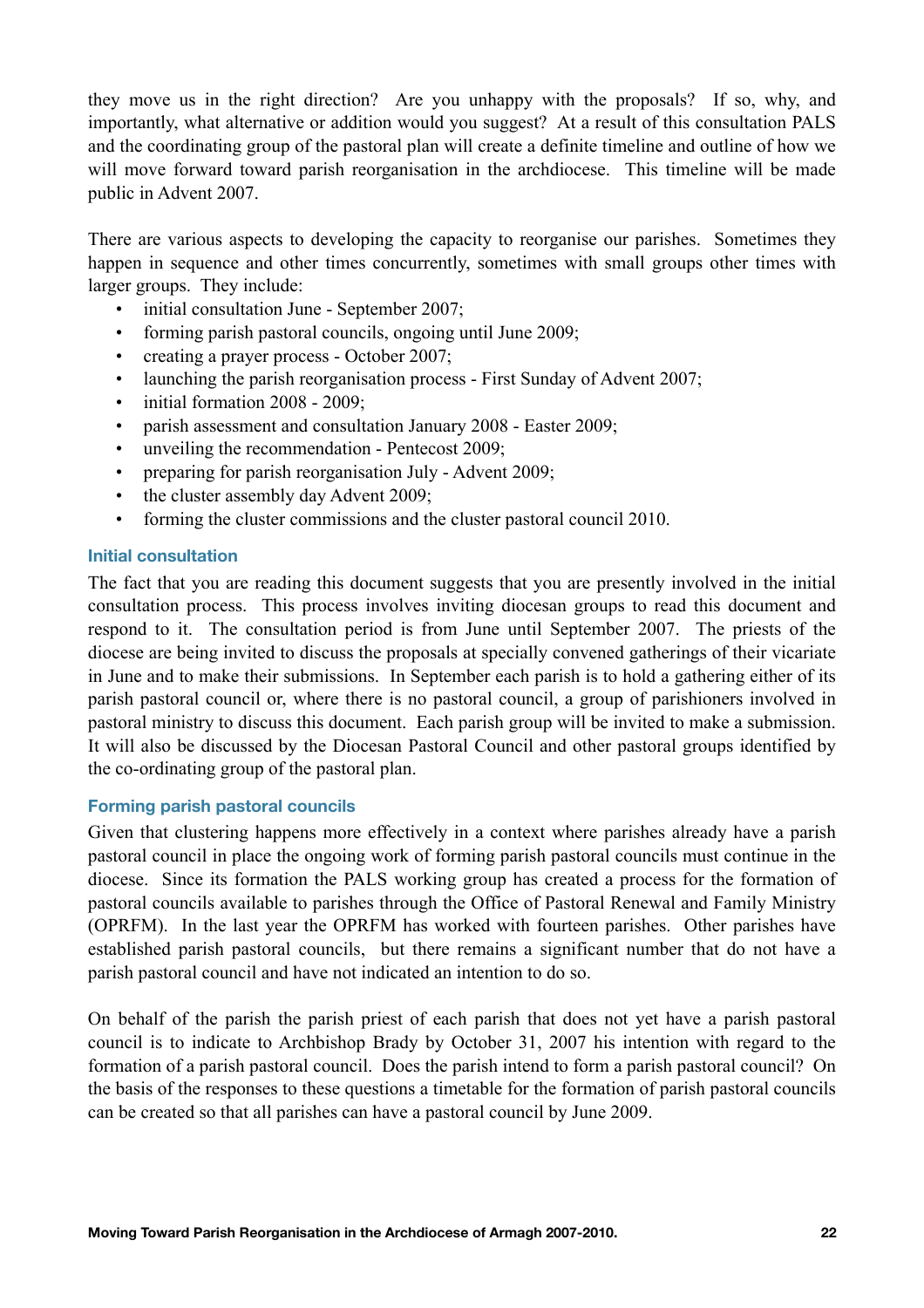#### **What would you add to or take away from this proposal, if anything?**

#### **Creating the prayer process**

In order to ensure that prayer is an integral part of the process of parish reorganisation we propose that the diocesan liturgy commission in consultation with the spirituality team and the faith formation team of the diocesan pastoral plan design a prayer card, a prayer process and a faith sharing process that will be ready for launch of the parish reorganisation process and would be seen as integral to the workings of the whole process over the next few years.

#### **What would you add to or take away from this proposal, if anything?**

#### **Launching the parish reoganisation process**

After the primary consultation with regard to our understanding of clustering, rationalisation, new parish structures and ministries and how to implement them the process of implementation will be established in October 2007. On the first weekend of Advent 2007 the official process will be launched and promoted throughout the diocese. Parishioners will be informed of what is entailed in the process, why it is being carried out, how the people in the parishes can have their say and how they can contribute to the process. This launch can be done in various ways including:

- a pastoral letter from the Archbishop being read at all the Masses to explain the process;
- a parish reorganisation information booklet being made available to each family in the parish;
- speaking at the Masses and at a midweek parish gathering to explain the process;
- sixty one lay people being given a one-day briefing after which they will bring the message to the parishes;
- creating press releases and making people available for interview.

#### **What would you add to or take away from this proposal, if anything?**

#### **Initial Formation**

In its initial workshop on what needs to be considered in bringing about clustering, rationalisation, new parish and structures the PALS team identified the whole area of educating and training to be key to the process. It is, however, something that cannot be undertaken with haste. Time and resources need to be made available for the education of those charged with the education of others. It must not be assumed that we already have all we need to make this a reality in parishes. We need to consider the models, content and curriculum of the training for priests and people; the models, content and curriculum of the training for any of the new ministries that will arise from the clustering and rationalising of parishes and the resources (fiscal, material, and human) to make it happen.

#### *Collaborative Leadership in the Context of Parish Reorganisation*

We propose that a period of formation for priests and lay people in full-time pastoral ministry in the diocese be held in 2008/9. Each priest and pastoral minister in active ministry in the diocese will attend three formation events, one in Spring 2008 (January - June), one in autumn 2008 the third in Spring 2009. At each formation event there will be a maximum of twenty people in attendance so each course will be run seven times.<sup>[38](#page-22-0)</sup> Each course would last for three full days with there being the possibility of it being residential. If the courses were residential they could begin on Sunday evening, finishing with lunch on Thursday. The overall theme of the formation

<span id="page-22-0"></span><sup>38</sup> This will also ensure that no area of the diocese has too many priests away at the one time.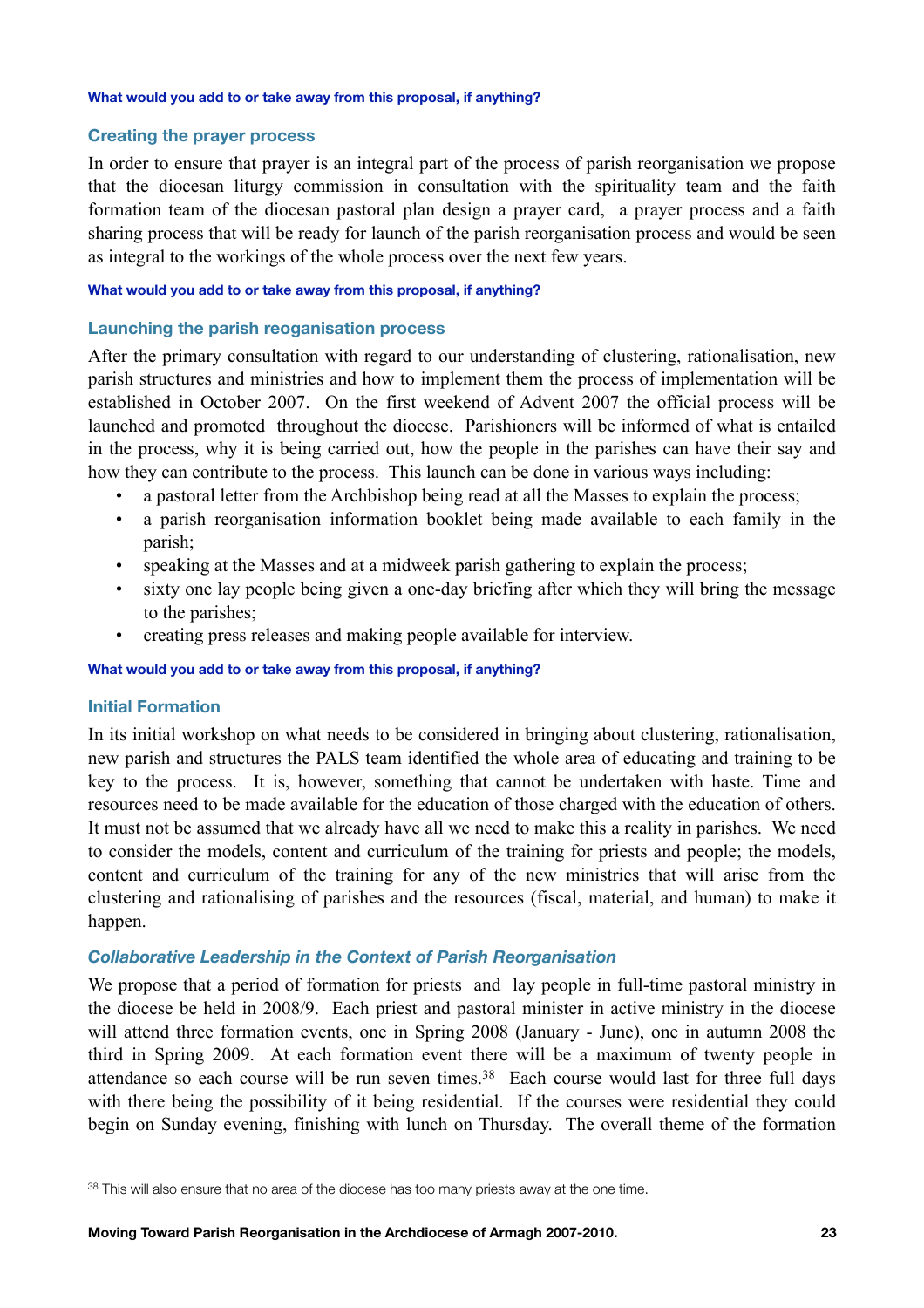address some of the obstacles to commitment addressed in the previous section. A similar structure will be followed each time:

- arrival an evening of welcome
- day 1 considering leadership (c)
- day 2 practicing leadership (p)
- day 3 readiness for leadership (r)
- day 4 looking back, looking forward

The content for course one includes:

- principles and spirituality of leadership (c)
- facilitation skills (p)
- gift discernment (r)

The content for course two includes:

- The nature of teams and effective team leadership (c)
- designing and leading effective meetings (p)
- $\cdot$  dealing with loss  $(r)$

The content for course three includes:

- collaborative leadership (c)
- managing conflict (p)
- pastoral supervision (r)

The logistics of making this intense period of formation possible are quite challenging. The course content outlined above is provisional. The final content would be based on consulting the priests and pastoral workers on their leadership needs. In October 2007 we would contact Jim Campbell of the Institute of Cultural Affairs who has tremendous experience in designing leadership courses and in training facilitators and Loughlan Sofield, who has been extensively quoted in this document, to design the training programme and to train diocesan personnel, identified by the diocese, to deliver the programme. The diocesan personnel will then deliver the programme during 2008/9.

#### **What would you add to or take away from this proposal, if anything?**

#### *Using our gifts in service of the mission*

We further propose, under the heading of initial formation, that each parish in the diocese in the first half of 2008 hold a reflective formation weekend triduum for all parishioners. The purpose of the three days is to share with parishioners the vision of lay ecclesial ministry that is integral to why we are embarking on parish reorganisation and to invite them into the gift discernment process with a view to releasing their gifts in the ministerial areas of:

- liturgy and worship;
- parish community life;
- education and formation;
- spiritual outreach:
- general administration.<sup>39</sup>

<span id="page-23-0"></span><sup>39</sup> This classification of ministries is based on the work of Tom Sweetser and Peg Bishop, [www.pepparish.org](http://www.pepparish.org)/.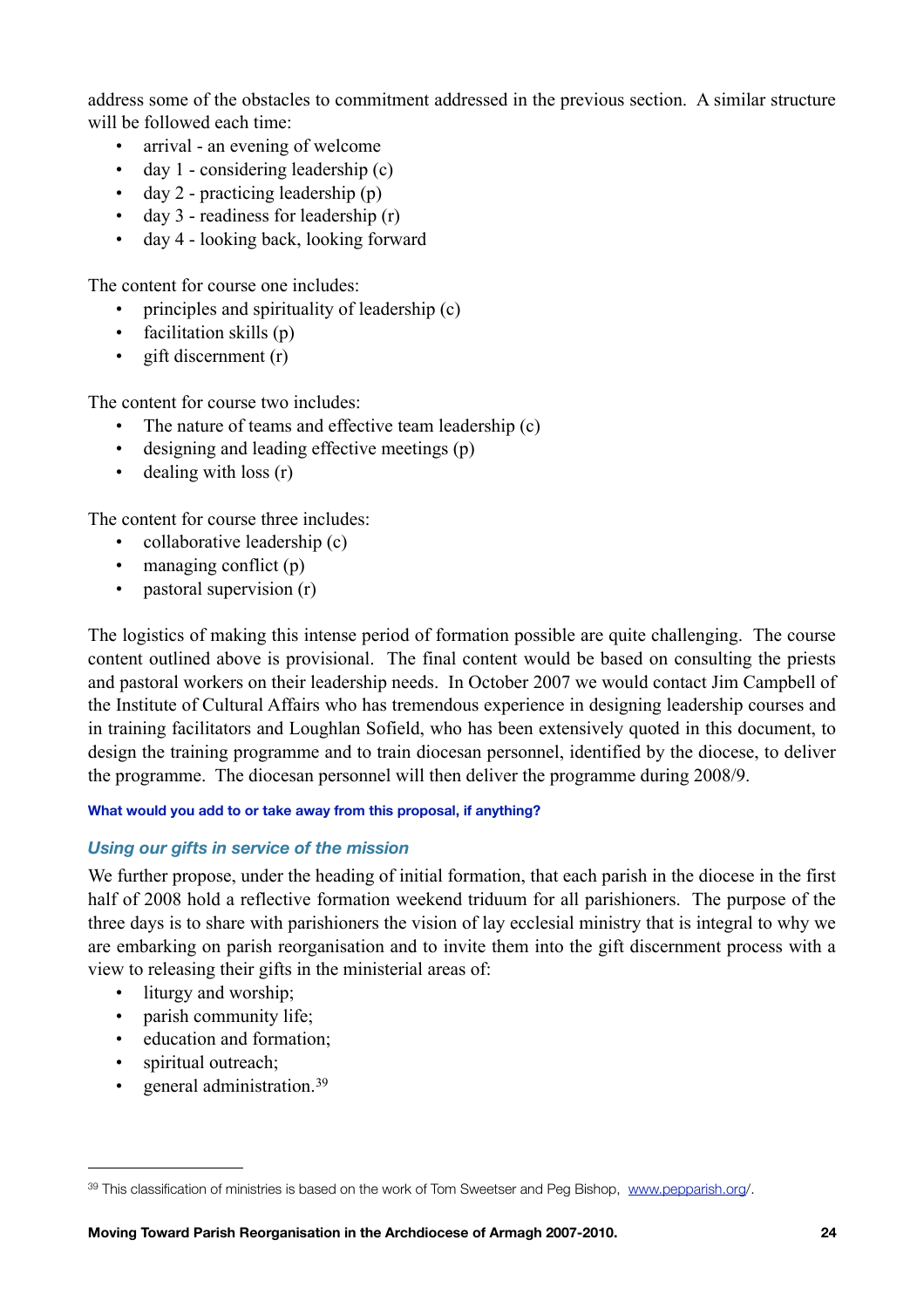The work of creating the process for the weekend and of providing the personnel to deliver the triduum would be carried out by the faith formation team of the diocesan pastoral plan in consultation with the youth commission and the developing the role of women working team.

**What would you add to or take away from this proposal, if anything?**

#### **Parish assessment and consultation**

Decisions with regard to which parishes will be clustered together, all the matters connected to rationalisation,<sup>40</sup> ideas for new parish structures and ministries will be based on a process of parish assessment and consultation. We propose that it be held between January 2008 and Easter 2009 informed and shaped by the work of Tom Sweetser SJ and Peg Bishop  $OSM<sup>41</sup>$  $OSM<sup>41</sup>$  $OSM<sup>41</sup>$  who have successfully developed the Parish Assessment and Renewal (PAR) process.<sup>[42](#page-24-2)</sup> According to this proposal, we would create a Parish Reorganisation Assessment and Consultation (PRAC) process based on the work of Sweetser and Bishop that would meet the assessment and consultation needs of the diocese with regard to parish reorganisation. A diocesan PRAC team would then run the process in each of the parishes of the diocese to be completed by Easter 2009. The PRAC team will then compile its report and make its recommendations.

#### **What would you add to or take away from this proposal, if anything?**

#### **Unveiling the recommendations**

On Pentecost Sunday 2009 the major recommendations with regard to clustering, rationalisation, new parish structures and ministries will be fed back to the diocese. It will communicate:

- which parishes will be clustered with which,
- how many priests will serve in each parish,
- which parishes can be prepared to be without a resident priest,
- what resources are to be allocated to the employment of lay leaders,
- what churches can be less used,
- which parishes are in need of new churches,
- how many Masses are to be celebrated at the weekend and on weekdays,
- what personnel is needed to work at diocesan level,
- what new ministries and structures are to be adopted.

<span id="page-24-0"></span><sup>40</sup> Rationalisation includes making decisions on how many priests will serve in each parish, which parishes can be prepared to be without a resident priest, what resources are to be allocated to the employment of lay leaders, what churches can be closed or less used, which parishes are in need of new churches, how many Masses are to be celebrated at the weekend and on weekdays, what personnel is needed to work at diocesan level.

<span id="page-24-1"></span><sup>41</sup> Tom and Peg's monthly parish newsletter is available on the website of the OPRFM, [www.parishandfamily.ie/](http://www.parishandfamily.ie).

<span id="page-24-2"></span><sup>42</sup>The Parish Assessment and Renewal (PAR) process is a unique blend of information gathering and future planning. PAR begins with four months of self-assessment, during which time the leadership collects information about the parish. This self-assessment is followed by a two week on-site visit by the PEP Pastoral Consultant team. The focus of the two week visit is to access the strengths and needs of the parish through direct observation, personal interviews, telephone calls to parishioners and analysis of parish liturgies, programmes and ministries. At the conclusion of the two week parish visit, the PEP Pastoral Consultant team writes a report of what it has observed, as well as making recommendations for the future. The report is presented to a gathering of the parish leadership. From this information, the leaders fashion a plan for the future direction and renewal of the parish. PAR also includes a three day follow-up visit by the PEP Pastoral Consultant team six months after the initial report in order to assist the parish during the implementation of the renewal. The website address of the PEP Pastoral Consultant team is [www.pepparish.org](http://www.pepparish.org)/.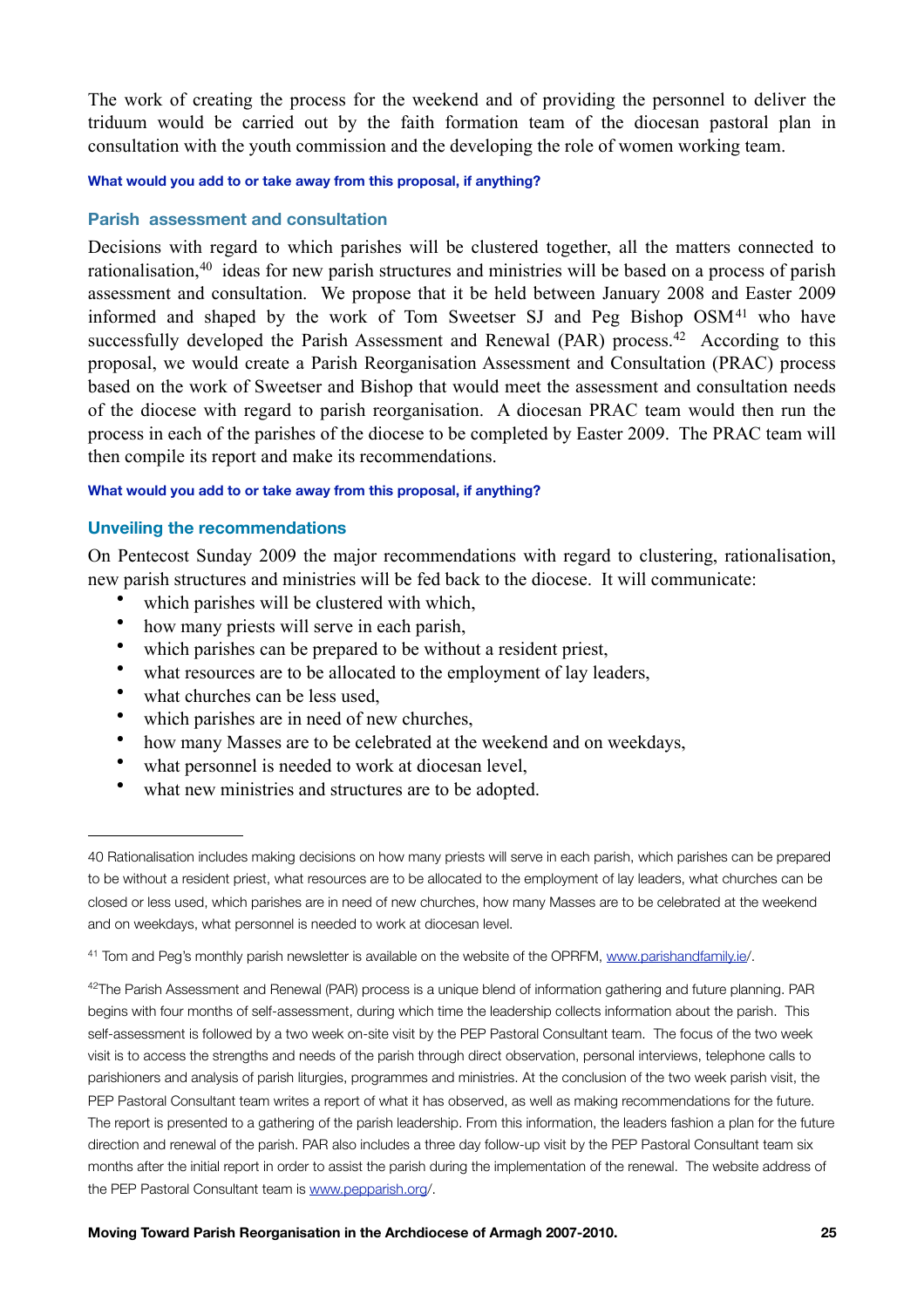The people of the diocese will be given an opportunity to reflect upon and consider the implications of the recommendations for them personally, their parish and the diocese. They will be given an opportunity to respond to the PRAC team and the Archbishop before the recommendations are formally adopted on the feast of Saints Peter and Paul 2009.

#### **What would you add to or take away from this proposal, if anything?**

#### **Preparing for Parish Reorganisation**

There are a number of steps to be taken in preparation for parish reorganisation, some of which can be fleshed out at a later stage. According to this proposal the new diocesan reality would begin on the first Sunday of Advent 2009, which makes July 2009 - Advent 2009 the period of preparation. Some of the preparations will include:

- celebrating in parishes rituals of thanksgiving, loss and transition;
- a gift and appointment discernment process for all priests with the clergy appointment team and bishops with a view to diocesan changes and appointments to coincide with the beginning of parish reorganisation Advent 2009;
- establishing a recruitment process and employment policy for parish directors, administrators and pastoral leaders;
- creating a formation programme for cluster commissions, recruiting and training leaders to deliver the formation programme;
- holding a formation event for priests and pastoral leaders on cluster commissions, cluster pastoral councils and the cluster assembly day.

#### **What would you add to or take away from this proposal, if anything?**

#### **The cluster assembly day**

During Advent 2009 each parish will hold a cluster assembly day. It will be an opportunity to create a sense of identity for the cluster, to explore possible areas of concern for the five ministry commissions (see below) and surface possible commission members. The day will be facilitated by a trained leader.

#### **What would you add to or take away from this proposal, if anything?**

#### **Forming the cluster commissions and the cluster pastoral councils**

In their first year of existence, 2010, each cluster is to form five commissions, each consisting of six - eight people. They are:

- the liturgy and worship commission;
- the community life commission:
- the education and formation commission;
- the spiritual outreach commission;
- the general administration commission.

Each cluster will have representatives from each of the parishes in the cluster. Their task is not to repeat what is being done by the parish pastoral councils but to identify aspects of the work that can be more appropriately done at the cluster level. During their formation each commission will identify two projects that they can reasonably take on in first year. All commissions will meet in the one venue on the same evening. They will each work separately for an hour and fifteen minutes after which the members of the five commissions will come together for prayer followed by tea.